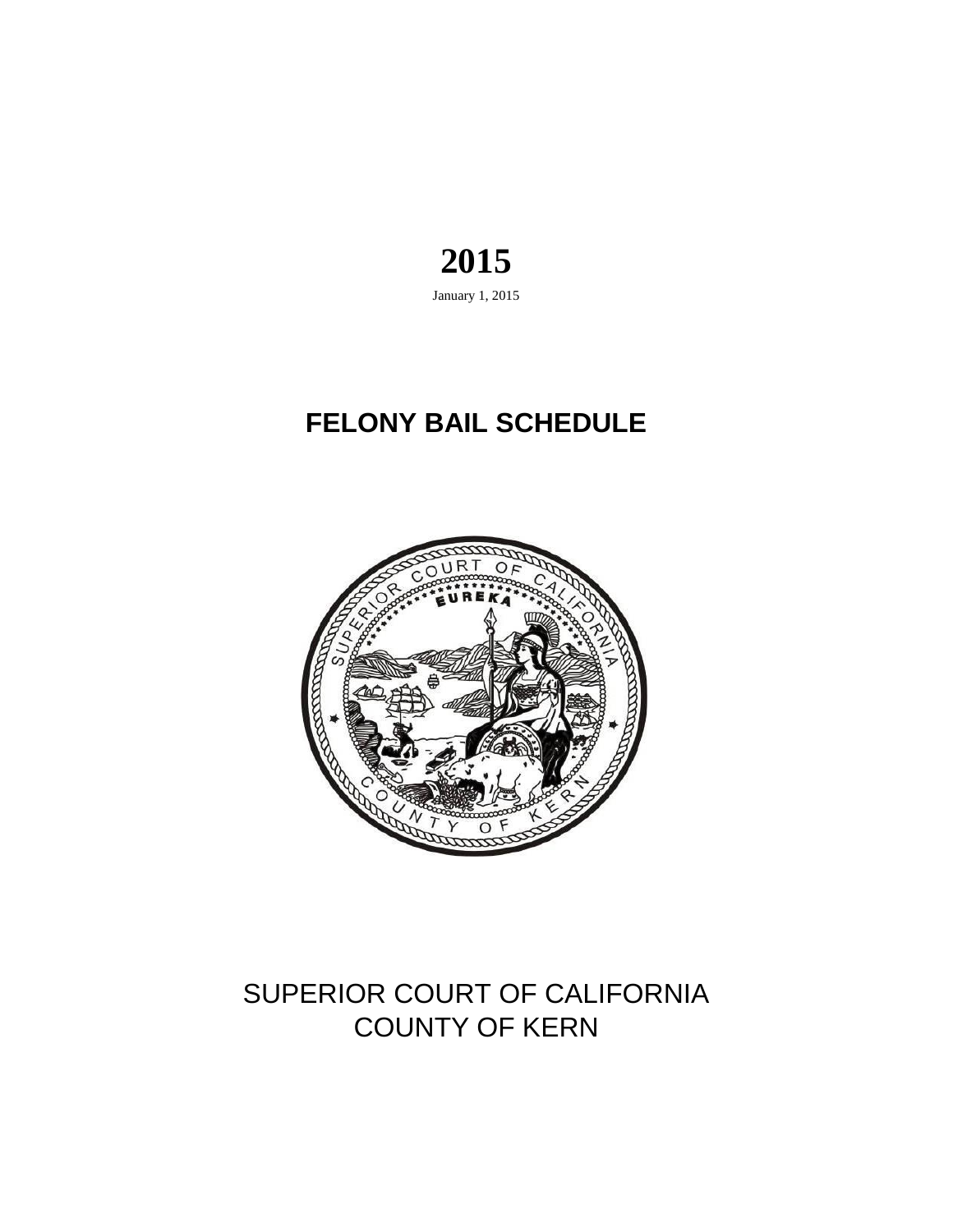## TABLE OF CONTENTS

| <b>TABLE OF CONTENTS</b>                                                                 |     |
|------------------------------------------------------------------------------------------|-----|
| REMINDER: ENHANCEMENTS FOR PRIOR CONVICTIONS,<br>USE OF A FIREARM, ETC., SHOULD BE ADDED | ii. |
| VIOLENT FELONY REFERENCE SHEET                                                           | 1.1 |
| SERIOUS FELONY REFERENCE SHEET                                                           | 2.1 |
| PRIORS AND OTHER CONDITIONS                                                              | 3.1 |
| <b>BAIL FOR SENTENCE ENHANCING ALLEGATIONS</b>                                           | 4.1 |
| PENAL CODES                                                                              | 5.1 |
| <b>HEALTH AND SAFETY CODE</b>                                                            | 6.1 |
| <b>VEHICLE CODE</b>                                                                      | 7.1 |
| MISCELLANEOUS BAIL CONDITIONS                                                            | 8.1 |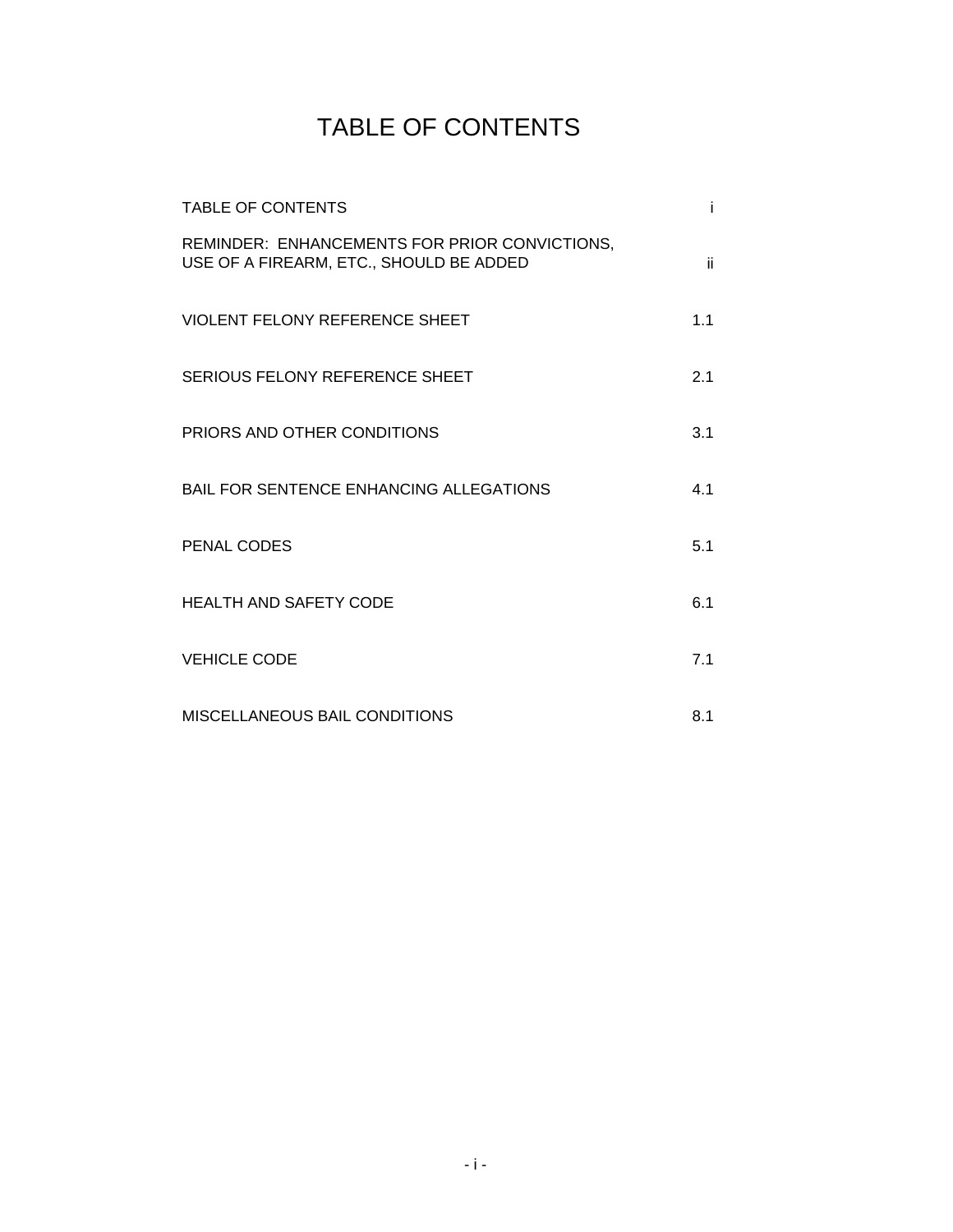### **SUPERIOR COURT OF CALIFORNIA COUNTY OF KERN 2015 Felony Bail Schedule**

If motion for release on bail is granted, set amount of bail. Review the following factors when setting the amount (PC §1275(a); Cal Const art 1, §§12, 28 (b)(3),  $(f)(3)$ :

- > Protection of the public (Primary consideration),
- > Safety of the victim,
- > Safety of the victim's family,
- > Seriousness of the offense(s) charged,
- > Defendant's criminal record, and
- > Probability of defendant's returning to court.

#### **REMINDER:**

Enhancements for prior convictions, use of a firearm, etc. should be added.

Penal Code Section 1270.1 prohibits the release of an arrestee on bail in an amount OTHER THAN THAT SET FORTH ON THE BAIL SCHEDULE prior to a hearing in open court for:

- (1) Violent felonies as described in P.C. Section 667.5(c), but not 460(a):
- (2) Serious felonies as described in P.C. Section 1192.7(c) (including those listed in P.C. Section 1192.8);
- (3) Violations of P.C. Sections 136.1(c), 243(e)(1), 262, 273.5, 422 (as a felony), and 646.9; and
- (4) Violation of P.C. Section 273.6 if the detained person made threats to kill or harm, has engaged in violence against, or has gone to the residence or workplace of the protected party.

A list of these felonies is attached.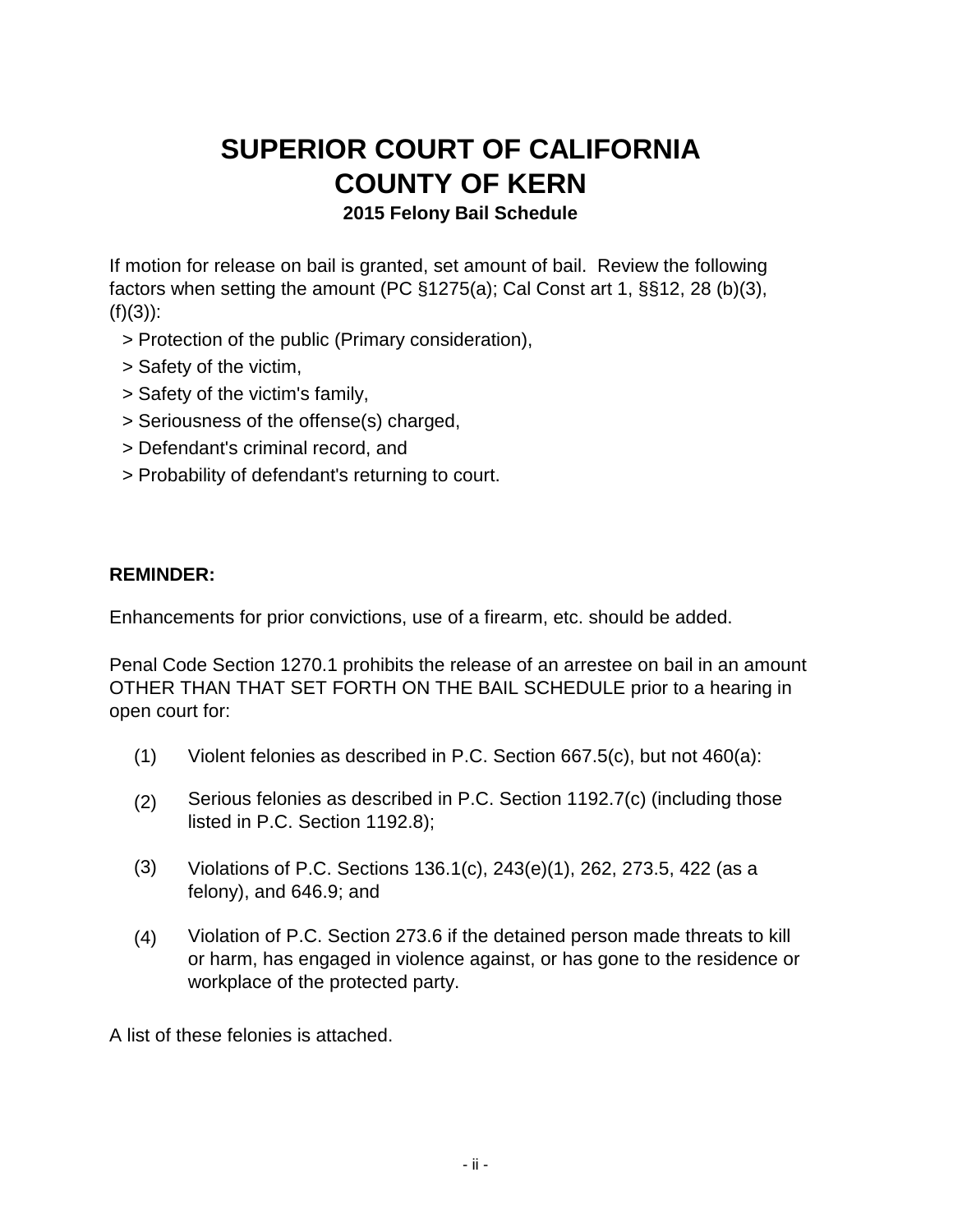| <b>VIOLENT FELONY REFERENCE SHEET</b> |                                                                                                |                                                                       |  |  |
|---------------------------------------|------------------------------------------------------------------------------------------------|-----------------------------------------------------------------------|--|--|
| Charge                                | <b>Description</b>                                                                             | <b>BAIL AMOUNT</b>                                                    |  |  |
| XXXXXXXXXX                            | ANY FELONY PUNISHABLE BY DEATH OR LIFE IMPRISONMENT W/O<br>POSSIBILITY OF PAROLE               | <b>NOT BAILABLE</b>                                                   |  |  |
| <b>PC 37</b>                          | TREASON W/O POSSIBILITY OF PAROLE                                                              | <b>NOT BAILABLE</b>                                                   |  |  |
| <b>PC 128</b>                         | PERJURY RESULTING IN CAPITAL PUNISHMENT W/O POSSIBILITY<br>OF PAROLE                           | <b>NOT BAILABLE</b>                                                   |  |  |
| PC 136.1                              | PREVENTING OR DISSUADING TESTIMONY, IF A FELONY UNDER<br>PENAL CODE SECTION 186.22             | 100,000                                                               |  |  |
| PC 186.22                             | PARTICIPATE IN A CRIMINAL STREET GANG                                                          | 60,000                                                                |  |  |
| PC 187                                | MURDER - w/o special cirumstances                                                              | NO BAIL until arraigned and<br>then determined by judicial<br>officer |  |  |
|                                       | SPECIAL CIRCUMSTANCES                                                                          | <b>NOT BAILABLE</b>                                                   |  |  |
| PC 664/187                            | <b>ATTEMPTED MURDER</b>                                                                        | 500,000                                                               |  |  |
| PC 192                                | <b>VOLUNTARY MANSLAUGHTER</b>                                                                  | 100,000                                                               |  |  |
| PC 203                                | <b>MAYHEM</b>                                                                                  | 100,000                                                               |  |  |
| PC 205                                | AGGRAVATED MAYHEM                                                                              | 1,000,000                                                             |  |  |
| PC 207                                | <b>KIDNAPPING</b>                                                                              | 100,000                                                               |  |  |
|                                       | <b>ROBBERY</b>                                                                                 |                                                                       |  |  |
| PC 212.5(a)                           | 1st Degree                                                                                     | 50,000                                                                |  |  |
| PC 212.5(c)                           | 2nd Degree                                                                                     | 25,000                                                                |  |  |
| PC 215(a)                             | <b>CARJACKING</b>                                                                              | 50,000                                                                |  |  |
| <b>PC 220</b>                         | ASSAULT WITH INTENT TO COMMIT MAYHEM, RAPE, SODOMY, OR<br><b>ORAL COPULATION</b>               | 50,000                                                                |  |  |
| PC 261(a)(2), (6)                     | RAPE BY FORCE, VIOLENCE, DURESS, MENACE, FEAR OR THREAT<br><b>TO RETALIATE</b>                 | 50,000                                                                |  |  |
| PC 262(a)(1), (4)                     | RAPE OF SPOUSE BY FORCE, VIOLENCE, DURESS, MENACE, FEAR<br>OR THREAT TO RETALIATE              | 100,000                                                               |  |  |
| PC 264.1                              | RAPE/SEXUAL PENETRATION IN CONCERT BY FORCE OR<br><b>VIOLENCE</b>                              | 250,000                                                               |  |  |
| PC 286(c)                             | SODOMY BY FORCE, VIOLENCE, DURESS, MENACE, FEAR OR<br>THREAT TO RETALIATE ON VICTIM OR ANOTHER | 100,000                                                               |  |  |
| <b>PC 288</b>                         | LEWD ACTS ON CHILD UNDER 14                                                                    | 50,000                                                                |  |  |
| PC 288.5                              | CONTINUOUS SEXUAL ABUSE OF A CHILD                                                             | 100,000                                                               |  |  |
| PC 288a(c)(2)                         | ORAL COPULATION BY FORCE, VIOLENCE, DURESS, MENACE OR<br><b>FEAR</b>                           | 100,000                                                               |  |  |
| PC 288a(d)                            | ORAL COPULATION BY FORCE, VIOLENCE, DURESS, MENACE OR<br>FEAR                                  | 100,000                                                               |  |  |
| PC 288.7(a)                           | SEXUAL INTERCOURSE MINOR UNDER 10                                                              | 1,000,000                                                             |  |  |
| PC 288.7(b)                           | ORAL COPULATION MINOR UNDER 10                                                                 | 1,000,000                                                             |  |  |
| PC 289(a)                             | SEXUAL PENETRATION BY FORCE, VIOLENCE, DURESS, MENACE<br>OR FEAR                               | 100,000                                                               |  |  |
| PC $451(a)$ , (b)                     | <b>ARSON</b>                                                                                   | 100,000                                                               |  |  |
| PC 459, 460(a)                        | FIRST DEGREE BURGLARY OF INHABITED DWELLING WITH<br>PERSON PRESENT                             | 25,000                                                                |  |  |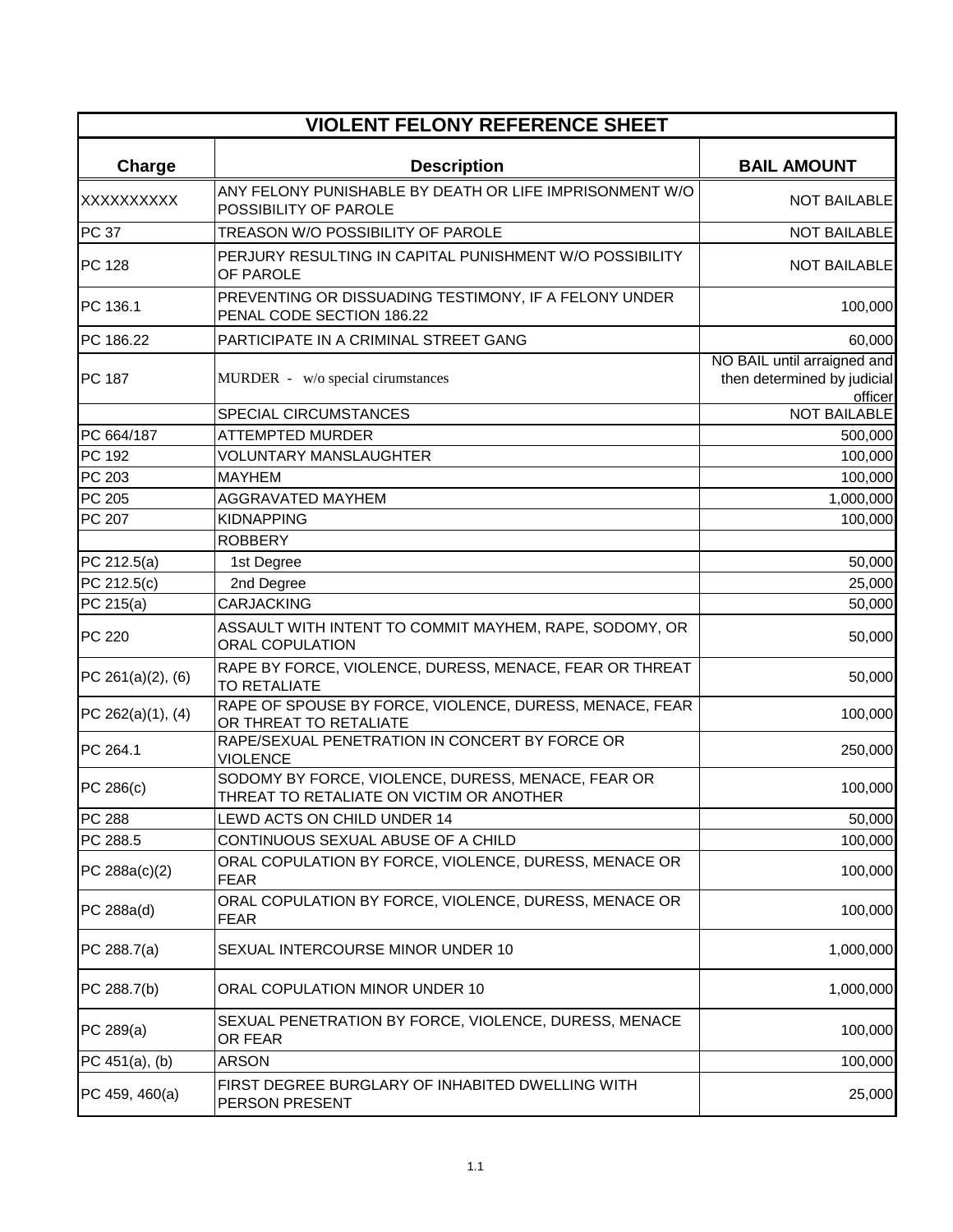|                   | <b>VIOLENT FELONY REFERENCE SHEET</b>                                           |                           |  |  |  |
|-------------------|---------------------------------------------------------------------------------|---------------------------|--|--|--|
| Charge            | <b>Description</b>                                                              | <b>BAIL AMOUNT</b>        |  |  |  |
| <b>PC 664/187</b> | <b>ATTEMPTED MURDER</b>                                                         | 500,000                   |  |  |  |
| <b>IPC 12308</b>  | EXPLOSION OF DEVICE WITH INTENT TO COMMIT MURDER                                | 1,000,000                 |  |  |  |
| <b>PC 12309</b>   | EXPLOSION OF DEVICE WHICH CAUSES BODILY INJURY                                  | 500,000                   |  |  |  |
| <b>IPC 12310</b>  | EXPLOSION OF DEVICE WHICH CAUSES DEATH, MAYHEM OR<br><b>GREAT BODILY INJURY</b> | See Special Circumstances |  |  |  |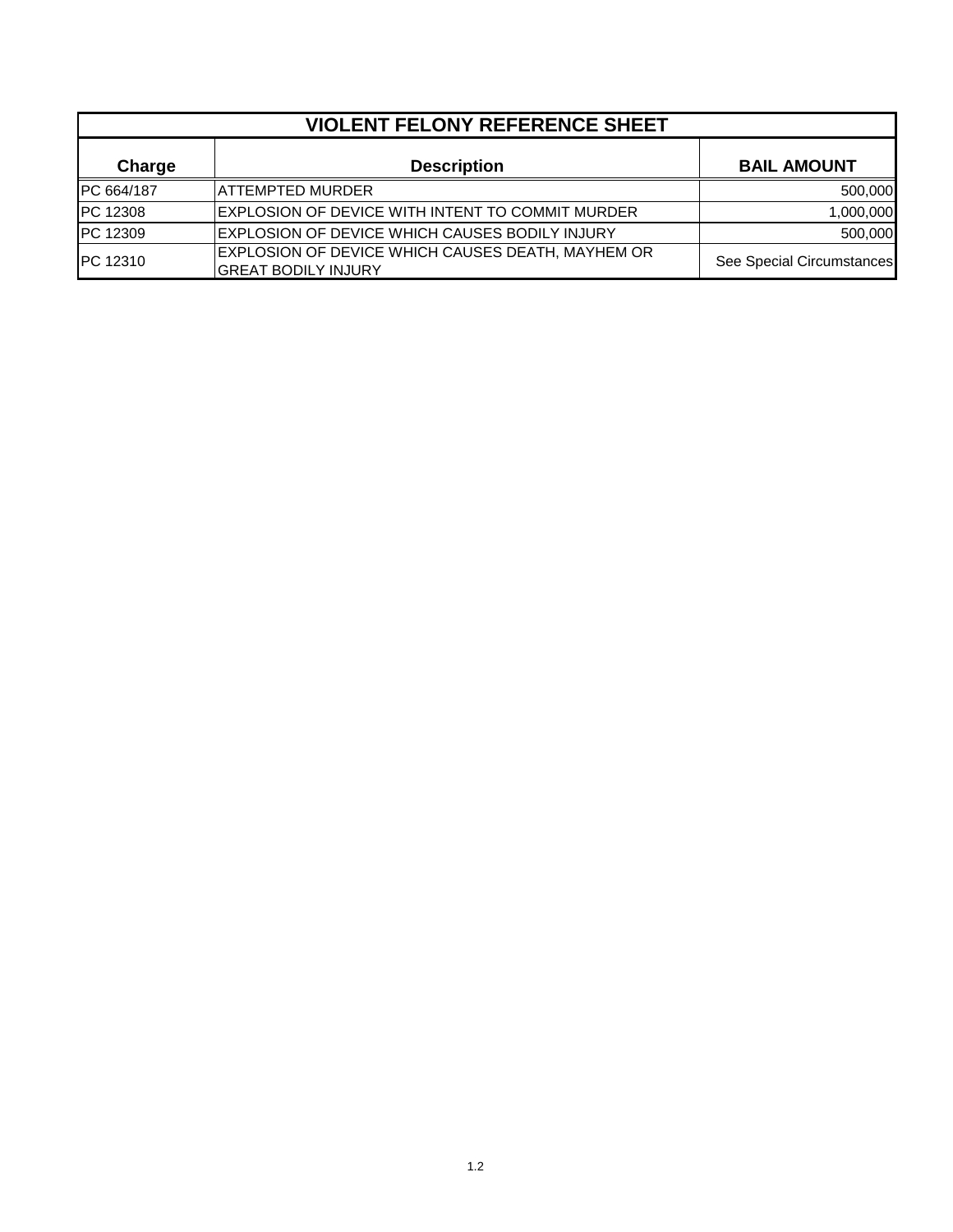| <b>SERIOUS FELONY REFERENCE SHEET</b> |                                                                                                                                                                                                                                                                                                                                                                                                                                                                                                                      |                         |  |
|---------------------------------------|----------------------------------------------------------------------------------------------------------------------------------------------------------------------------------------------------------------------------------------------------------------------------------------------------------------------------------------------------------------------------------------------------------------------------------------------------------------------------------------------------------------------|-------------------------|--|
|                                       |                                                                                                                                                                                                                                                                                                                                                                                                                                                                                                                      | P.C. 667.5              |  |
| <b>Charge</b>                         | <b>Description</b>                                                                                                                                                                                                                                                                                                                                                                                                                                                                                                   | <b>Reference</b>        |  |
| <b>XXXXXXXXXXX</b>                    | ANY FELONY PUNISHABLE BY DEATH OR LIFE IMPRISONMENT                                                                                                                                                                                                                                                                                                                                                                                                                                                                  | 1192.7(c)(7)            |  |
| <b>XXXXXXXXXXXX</b>                   | ANY FELONY IN WHICH THE DEFENDANT PERSONALLY INFLICTS<br>GREAT BODILY INJURY ON ANY PERSON OTHER THAN AN<br>ACCOMPLICE, OR ANY FELONY IN WHICH THE DEFENDANT<br>PERSONALLY USES A FIREARM                                                                                                                                                                                                                                                                                                                            | 1192.7(c)(8)            |  |
| XXXXXXXXXXX                           | ASSAULT BY LIFE PRISONER ON A NON-INMATE                                                                                                                                                                                                                                                                                                                                                                                                                                                                             | 1192.7(c)(12)           |  |
| <b>XXXXXXXXXXXX</b>                   | EXPLODING A DESTRUCTIVE DEVICE WITH INTENT TO INJURE                                                                                                                                                                                                                                                                                                                                                                                                                                                                 | 1192.7(c)(15)           |  |
| <b>XXXXXXXXXXXX</b>                   | ATTEMPT TO COMMIT A FELONY PUNISHABLE BY DEATH OR<br>IMPRISONMENT IN THE STATE PRISON FOR LIFE                                                                                                                                                                                                                                                                                                                                                                                                                       | 1192.7(c)(22)           |  |
| XXXXXXXXXXX                           | ANY FELONY IN WHICH THE DEFENDANT PERSONALLY USED A<br>DANGEROUS OR DEADLY WEAPON.                                                                                                                                                                                                                                                                                                                                                                                                                                   | 1192.7(c)(23)           |  |
| XXXXXXXXXXXX                          | SELLING, FURNISHING, ADMINISTERING, GIVING, OR OFFERING TO<br>SELL, FURNISH, ADMINISTER, OR GIVE TO A MINOR ANY HEROIN,<br>COCAINE, PHENCYCLIDINE (PCP), OR ANY METHAMPHETAMINE-<br>RELATED DRUG, AS DESCRIBED IN PARAGRAPH (2) OF<br>SUBDIVISION (d) OF SECTION 11055 OF THE HEALTH AND SAFETY<br>CODE, OR ANY OF THE PRECURSORS OF METHAMPHETAMINES, AS<br>DESCRIBED IN PARAGRAPH (A) OF PARAGRAPH (1) OF<br>SUBDIVISION (f) OF SECTION 11055 OR SUBDIVISION (a) OF<br>SECTION 11100 OF THE HEALTH AND SAFETY CODE | 1192.7(c)(24)           |  |
| <b>XXXXXXXXXXXX</b>                   | ATTEMPT TO COMMIT A CRIME LISTED IN 1192.7(c) OTHER THAN AN<br><b>ASSAULT</b>                                                                                                                                                                                                                                                                                                                                                                                                                                        | 1192.7(c)(39)           |  |
| XXXXXXXXXXX                           | CONSPIRACY TO COMMIT A CRIME LISTED IN 1192.7 (c)                                                                                                                                                                                                                                                                                                                                                                                                                                                                    | 1192.7(c)(42)           |  |
| PC 136.1                              | <b>VICTIM OR WITNESS INTIMIDATION</b>                                                                                                                                                                                                                                                                                                                                                                                                                                                                                | 1192.7(c)(37)           |  |
| PC 186.22                             | CRIMINAL STREET GANG ACTIVITY THAT CONSTITUTES A FELONY                                                                                                                                                                                                                                                                                                                                                                                                                                                              | 1192.7(c)(28)           |  |
| <b>PC 187</b>                         | <b>MURDER</b>                                                                                                                                                                                                                                                                                                                                                                                                                                                                                                        | 1192.7(c)(1)            |  |
| PC 191.5                              | GROSS VEHICULAR MANSLAUGHTER WHILE INTOXICATED                                                                                                                                                                                                                                                                                                                                                                                                                                                                       | 1192.8                  |  |
|                                       | PC 192(a),(c)(1), (3) VOLUNTARY MANSLAUGHTER, VEHICULAR MANSLAUGHTER                                                                                                                                                                                                                                                                                                                                                                                                                                                 | 1192.7(c)(1),<br>1192.8 |  |
| PC $192.5(a)$ , (c)                   | VEHICULAR MANSLAUGHTER-VESSEL                                                                                                                                                                                                                                                                                                                                                                                                                                                                                        | 1192.8                  |  |
| PC 203                                | <b>MAYHEM</b>                                                                                                                                                                                                                                                                                                                                                                                                                                                                                                        | 1192.7(c)(2)            |  |
| PC 207                                | <b>KIDNAPPING</b>                                                                                                                                                                                                                                                                                                                                                                                                                                                                                                    | 1192.7(c)(20)           |  |
| PC 211                                | ROBBERY/BANK ROBBERY                                                                                                                                                                                                                                                                                                                                                                                                                                                                                                 | 1192.7(c)(19)           |  |
| PC 215(a)                             | <b>CARJACKING</b>                                                                                                                                                                                                                                                                                                                                                                                                                                                                                                    | 1192.7(c)(27)           |  |
| PC 220/211/261                        | ASSAULT WITH INTENT TO COMMIT RAPE/ROBBERY                                                                                                                                                                                                                                                                                                                                                                                                                                                                           | 1192.7(c)(10)           |  |
| <b>PC 220</b>                         | ASSAULT WITH INTENT TO COMMIT MAYHEM, RAPE, SODOMY, OR<br><b>ORAL COPULATION</b>                                                                                                                                                                                                                                                                                                                                                                                                                                     | 1192.7(c)(29)           |  |
| <b>PC 244</b>                         | ASSAULT WITH CAUSTIC CHEMICALS, ETC.                                                                                                                                                                                                                                                                                                                                                                                                                                                                                 | 1192.7(c)(30)           |  |
| <b>PC 245</b>                         | ASSAULT WITH DEADLY WEAPON OR INSTRUMENT ON A PEACE<br>OFFICER OR FIREFIGHTER.                                                                                                                                                                                                                                                                                                                                                                                                                                       | 1192.7(c)(11)(31)       |  |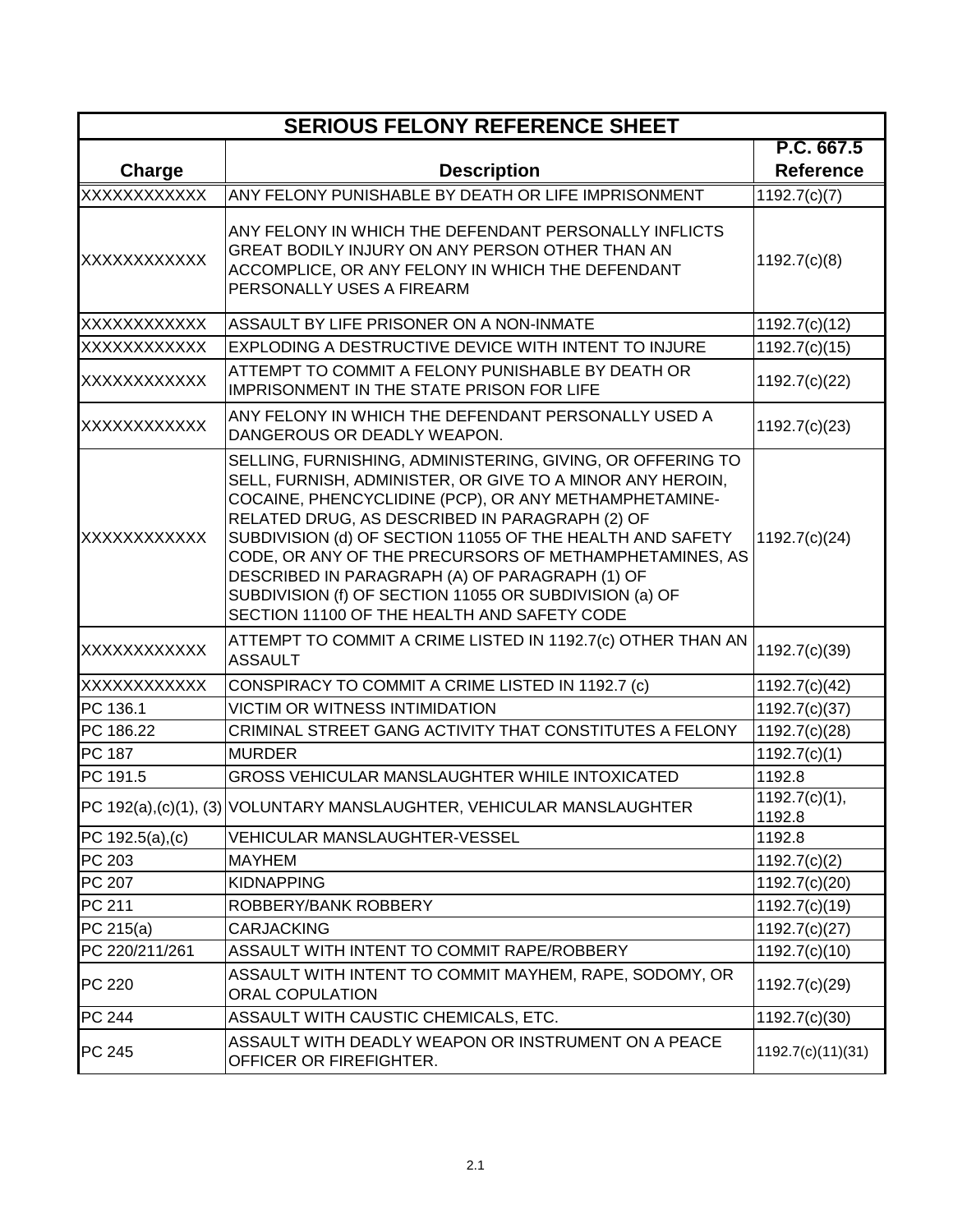| <b>SERIOUS FELONY REFERENCE SHEET</b> |                                                                                                                   |                                |  |  |
|---------------------------------------|-------------------------------------------------------------------------------------------------------------------|--------------------------------|--|--|
| Charge                                | <b>Description</b>                                                                                                | P.C. 667.5<br><b>Reference</b> |  |  |
| PC 245.2, 245.3,<br>245.5             | ASSAULT WITH DEADLY WEAPON OR INSTRUMENT ON A PUBLIC<br>TRANSIT EMPLOYEE, CUSTODIAL OFFICER OR SCHOOL EMPLOYEE    | 1192.7(c)(32)                  |  |  |
| <b>PC 246</b>                         | DISCHARGING FIREARM AT INHABITED DWELLING, VEHICLE, OR<br><b>AIRCRAFT</b>                                         | 1192.7(c)(33)                  |  |  |
| PC 246.3                              | DISCHARGING FIREARM IN GROSSLY NEGLIGENT MANNER. (People v.<br>Leslie (1996) 47 Cal. App. 4th 198, rev. denied).  | 1192.7(c)(8)                   |  |  |
| PC 261                                | <b>RAPE</b>                                                                                                       | 1192.7(c)(3)                   |  |  |
| PC 264.1                              | RAPE/SEXUAL PENETRATION IN CONCERT BY FORCE OR VIOLENCE                                                           | 1192.7(c)(34)                  |  |  |
| PC 286(c)                             | SODOMY BY FORCE, VIOLENCE, DURESS, MENACE, FEAR OR THREAT OF<br>RETALIATION ON VICTIM OR ANOTHER                  | 1192.7(c)(4)                   |  |  |
| <b>PC 288</b>                         | LEWD ACTS ON A CHILD UNDER 14                                                                                     | 1192.7(c)(6)                   |  |  |
| PC 288.5                              | CONTINUOUS SEXUAL ABUSE OF A CHILD                                                                                | 1192.7(c)(35)                  |  |  |
| PC 288a(c)                            | ORAL COPULATION BY FORCE, VIOLENCE, DURESS, MENACE OR FEAR<br><b>ACTING IN CONCERT</b>                            | 1192.7(c)(5)                   |  |  |
| PC 288a(d)                            | ORAL COPULATION BY FORCE, VIOLENCE, DURESS, MENACE OR FEAR<br><b>ACTING IN CONCERT</b>                            | 1192.7(c)(5)                   |  |  |
| PC 288.7(a)                           | SEXUAL INTERCOURSE MINOR UNDER 10                                                                                 | 1192.7(c)(6)                   |  |  |
| PC 288.7(b)                           | ORAL COPULATION MINOR UNDER 10                                                                                    | 1192.7(c)(6)                   |  |  |
| PC 289(a)                             | SEXUAL PENETRATION BY FORCE, VIOLENCE, DURESS, MENACE OR<br><b>FEAR</b>                                           | 1192.7(c)(25)                  |  |  |
| <b>PC 422</b>                         | <b>CRIMINAL THREATS</b>                                                                                           | 1192.7(c)(38)                  |  |  |
| PC 451(a)                             | <b>ARSON</b>                                                                                                      | 1192.7(c)(14)                  |  |  |
| PC 459/460(a)                         | FIRST DEGREE BURGLARY                                                                                             | 1192.7(c)(18)                  |  |  |
| PC 487                                | <b>GRAND THEFT INVOLVING FIREARM</b>                                                                              | 1192.7(c)(26)                  |  |  |
| PC 664/187                            | <b>ATTEMPTED MURDER</b>                                                                                           | 1192.7(c)(9)                   |  |  |
| PC 4501                               | ASSAULT WITH A DEADLY WEAPON BY AN INMATE                                                                         | 1192.7(c)(13)                  |  |  |
| PC 4503                               | <b>HOLDING OF HOSTAGE BY STATE PRISONER</b>                                                                       | 1192.7(c)(21)                  |  |  |
| PC 11418(b), (c)                      | USE WEAPON OF MASS DESTRUCTION IN FORM THAT MAY CAUSE<br>WIDESPREAD ILLNESS/INJURY OR DAMAGE TO NATURAL RESOURCES | 1192.7(c)(41)                  |  |  |
| PC 12022.53                           | USE OR DISCHARGE OF FIREARM IN SPECIFIED FELONIES                                                                 | 1192.7(c)(40)                  |  |  |
| PC 12034(c), (d)                      | SHOOTING FROM VEHICLE                                                                                             | 1192.7(c)(36)                  |  |  |
| PC 12308                              | EXPLOSION OF DESTRUCTIVE DEVICE WITH INTENT TO COMMIT MURDER                                                      | 1192.7(c)(17)                  |  |  |
| PC 12309                              | EXPLOSION OF DESTRUCTIVE DEVICE WHICH CAUSES BODILY INJURY                                                        | 1192.7(c)(16)                  |  |  |
| PC 12310                              | EXPLOSION OF DESTRUCTIVE DEVICE WHICH CAUSES MAYHEM OR<br><b>GREAT BODILY INJURY</b>                              | 1192.7(c)(16)                  |  |  |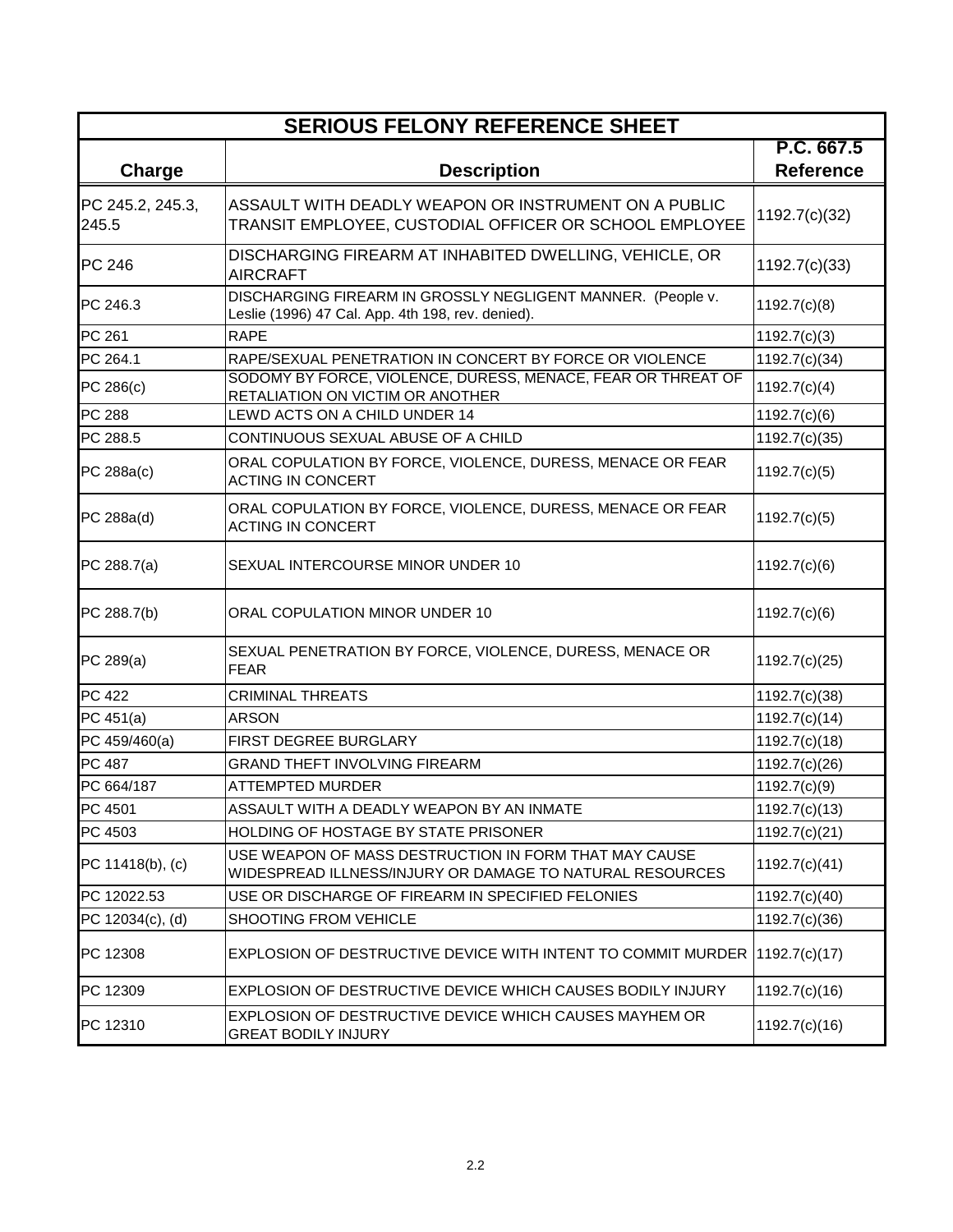|                                               | PRIORS AND OTHER CONDITIONS |                                                                                                                                              |                                          |  |
|-----------------------------------------------|-----------------------------|----------------------------------------------------------------------------------------------------------------------------------------------|------------------------------------------|--|
| <b>PENAL</b><br><b>CODE</b><br><b>SECTION</b> |                             | <b>CONDITIONS</b>                                                                                                                            | <b>ADD TO PRESUMPTIVE</b><br><b>BAIL</b> |  |
| 273.5(e)                                      |                             | With prior conviction                                                                                                                        | add 50,000                               |  |
| 667                                           |                             | <b>SERIOUS OR VIOLENT PRIORS</b>                                                                                                             |                                          |  |
|                                               |                             | <b>VALID PRIOR CONVICTION UNDER P.C. SECTIONS 667.5 OR</b><br>1192.7 AND CURRENT CHARGE NOT PUNISHABLE BY<br><b>DEATH OR LIFE W/O PAROLE</b> |                                          |  |
| 667(a)(1)                                     |                             | One serious felony conviction                                                                                                                | 25,000                                   |  |
| 667(e)(1)<br>1170.12(C)(1)                    |                             | Serious or violent prior felony convictions                                                                                                  | Add 50, 000 for each prior<br>strike     |  |
| 667.5(a)                                      |                             | <b>CURRENT VIOLENT OFFENSE AND PRIOR PRISON TERM</b><br>FOR VIOLENT OFFENSE(S) WITHIN THE LAST 10 YEARS                                      | 15,000                                   |  |
| 667.5(b)                                      |                             | <b>CURRENT FELONY OFFENSE AND PRIOR PRISON TERM</b><br>FOR ANY FELONY OFFENSE(S) WITHIN THE LAST 5 YEARS                                     | 5000 for each                            |  |
| 667.5(c)(21)                                  | F                           | VIOLENT FELONY: FIRST DEGREE BURGLARY OF OCCUPIED<br><b>DWELLING</b>                                                                         | 10,000                                   |  |
| 667.51                                        |                             | LEWD ACT WITH PRIOR SEX OFFENSE                                                                                                              | 25,000                                   |  |
| 667.6(a)                                      |                             | SPECIFIED SEX OFFENSE W/ PRIOR SEX CONVICTION                                                                                                | 25,000                                   |  |
| 667.6(b)                                      |                             | SPECIFIED SEX OFFENSE W/ TWO OR MORE PRIOR SEX<br><b>CONVICTIONS</b>                                                                         | 75,000                                   |  |
| 667.61                                        |                             | FELONY SEX OFFENSE, SPECIFIED CIRCUMSTANCES                                                                                                  | 1,000,000                                |  |
| 667.7                                         |                             | G.B.I. WITH PRIOR VIOLENT FELONY CONVICTIONS (LIFE)                                                                                          | 1,000,000                                |  |
| 667.8(a)                                      |                             | KIDNAPPING TO COMMIT SEX OFFENSE                                                                                                             | 100,000                                  |  |
| 667.8(b)                                      |                             | KIDNAPPING TO COMMIT SEX OFFENSE-VICTIM UNDER 14                                                                                             | 1,000,000                                |  |
| 667.85                                        |                             | KIDNAPPING WITH INTENT TO DEPRIVE LEGAL GUARDIAN<br>OF CUSTODY                                                                               | 25,000                                   |  |
| 667.9                                         |                             | CERTAIN ENUMERATED CRIMES AGAINST AGED, UNDER 14,<br><b>DISABLED</b>                                                                         | 25,000                                   |  |
| 667.10                                        |                             | SEX CRIMES (REPEAT OFFENDER) AGAINST AGED, UNDER<br>14, DISABLED.                                                                            | 50,000                                   |  |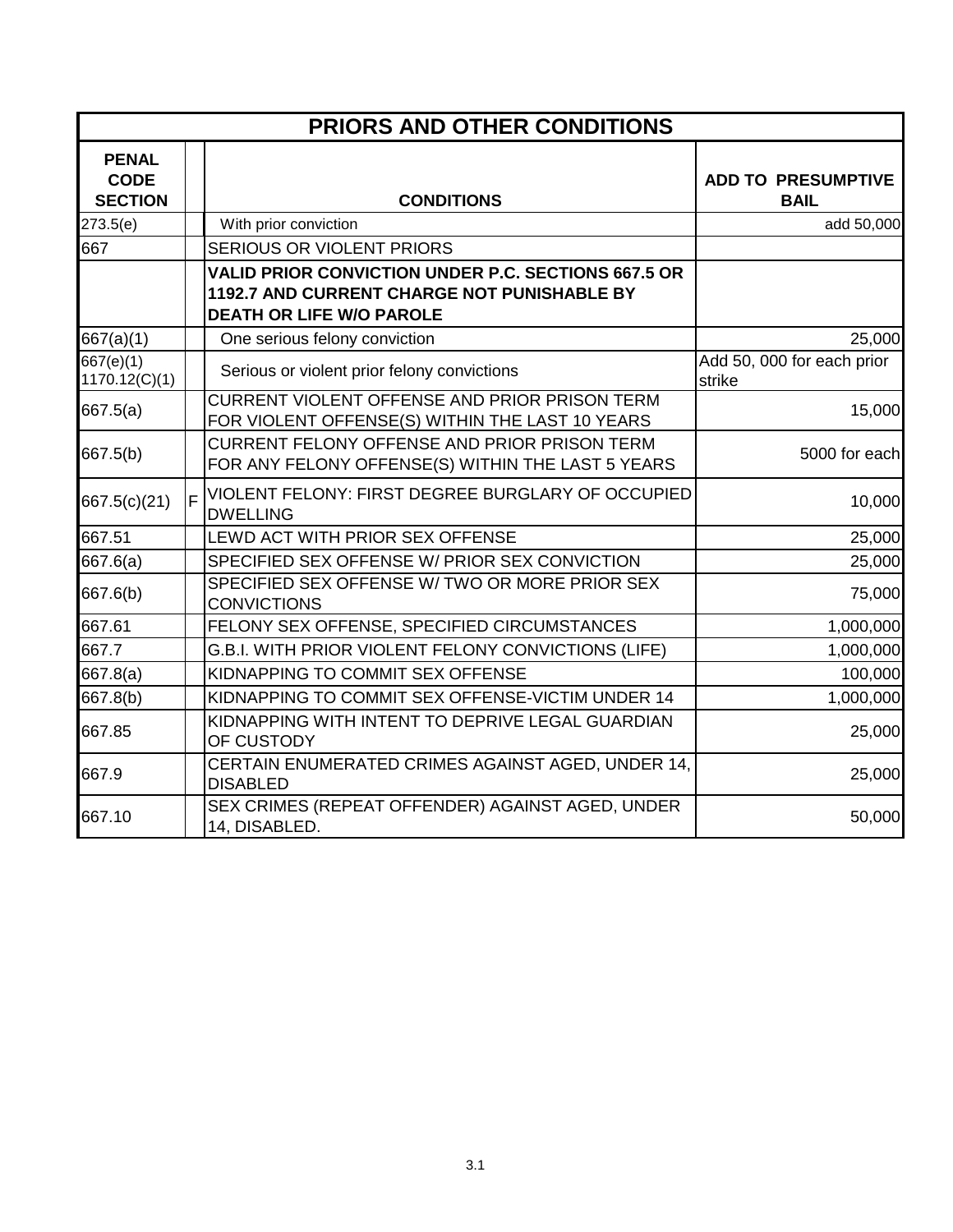| <b>BAIL FOR SENTENCE ENHANCING ALLEGATIONS</b> |  |                                                                                                |                                                    |
|------------------------------------------------|--|------------------------------------------------------------------------------------------------|----------------------------------------------------|
| <b>PENAL CODE</b><br><b>SECTION</b>            |  | <b>ALLEGATION</b>                                                                              | <b>ADD TO</b><br><b>PRESUMPTIVE</b><br><b>BAIL</b> |
| 186.11                                         |  | F AGGRAVATED WHITE COLLAR CRIME                                                                | 50,000                                             |
| 186.22(b)(1)(A)                                |  | ANY FELONY FOR BENEFIT OF STREET GANG                                                          | 25,000                                             |
| 186.22(b)(1)(B)                                |  | SERIOUS FELONY FOR BENEFIT OF STREET GANG                                                      | 40,000                                             |
| 186.22(b)(1)(C)                                |  | VIOLENT FELONY FOR BENEFIT OF STREET GANG                                                      | 50,000                                             |
| 422.75                                         |  | <b>COMMISSION OF HATE CRIME</b>                                                                | 20,000                                             |
| 667.5(c)(21)                                   |  | ANOTHER PERSON, OTHER THAN ACCOMPLICE, WAS PRESENT<br>DURING COMMISSION OF BURGLARY            | 10,000                                             |
| 675                                            |  | COMMISSION OF SPECIFIED OFFENSES WITH A MINOR FOR<br>MONEY OR OTHER CONSIDERATION              | 20,000                                             |
| 12022(a)(1)                                    |  | PRINCIPAL ARMED WITH FIREARM                                                                   | 25,000                                             |
| 12022(b)(1)                                    |  | PERSONAL USE OF WEAPON OTHER THAN FIREARM                                                      | 25,000                                             |
| 12022(c)                                       |  | PERSONALLY ARMED WITH FIREARM (during specified drug offenses)                                 | 30,000                                             |
| 12022(d)                                       |  | KNOWLEDGE THAT PRINCIPAL IS ARMED AS PER P.C. 12022(c)                                         | 20,000                                             |
| 12022.1                                        |  | FELONY WHILE ON BAIL OR ON OWN RECOGNIZANCE                                                    | 10,000                                             |
| 12022.2                                        |  | <b>ARMOR PIERCING AMMUNITION</b>                                                               | 50,000                                             |
| 12022.3(a)                                     |  | USE OF FIREARM- SEX CASE                                                                       | 25,000                                             |
| 12022.3(b)                                     |  | ARMED WITH FIREARM - SEX CASE                                                                  | 20,000                                             |
| 12022.4                                        |  | <b>FURNISH FIREARM FOR FELONY</b>                                                              | 20,000                                             |
| 12022.5                                        |  | USE OF FIREARM IN COMMISSION OF A FELONY                                                       | 25,000                                             |
| 12022.5(a)                                     |  | PERSONAL USE OF FIREARM                                                                        | 25,000                                             |
| 12022.5(b)                                     |  | PERSONAL USE OF ASSAULT WEAPON IN COMMISSION OF A<br><b>FELONY</b>                             | 55,000                                             |
| 12022.53                                       |  | USE OR DISCHARGE OF FIREARM IN SPECIFIED FELONIES                                              | 50,000                                             |
| 12022.53(b)                                    |  | PERSONAL USE OF FIREARM IN SPECIFIED CRIMES                                                    | 50,000                                             |
| 12022.53(c)                                    |  | PERSONAL DISCHARGE OF FIREARM IN SPECIFIED CRIMES                                              | 100,000                                            |
| 12022.53(d)                                    |  | PERSONAL DISCHARGE OF FIREARM WITH G.B.I. IN SPECIFIED<br><b>CRIMES</b>                        | 500,000                                            |
| 12022.55                                       |  | INTENTIONAL INFLICTION OF GREAT BODILY INJURY OR DEATH<br>BY DISCHARGING FIREARM FROM VEHICLE. | 100,000                                            |
| 12022.6(a)(1)                                  |  | LOSS EXCEEDS \$50,000 OR AMOUNT OF LOSS, WHICHEVER IS<br><b>GREATER</b>                        | 25,000                                             |
| 12022.6(a)(2)                                  |  | LOSS EXCEEDS \$150,000 OR AMOUNT OF LOSS, WHICHEVER IS<br><b>GREATER</b>                       | 50,000                                             |
| 12022.6(a)(3)                                  |  | LOSS EXCEEDS \$1,000,000 OR AMOUNT OF LOSS, WHICHEVER IS<br><b>GREATER</b>                     | 100,000                                            |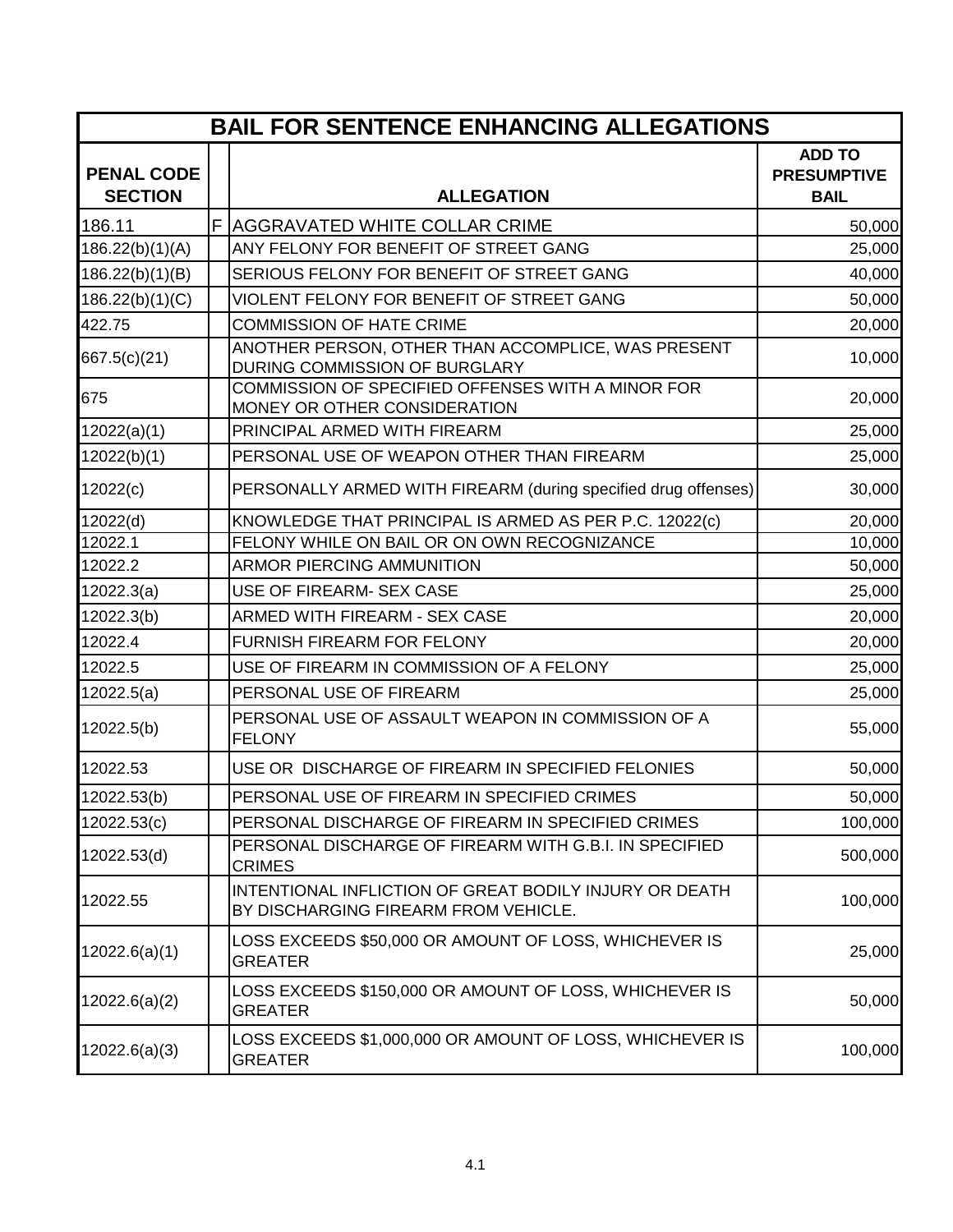|                                     | <b>BAIL FOR SENTENCE ENHANCING ALLEGATIONS</b> |                                                                                            |                                                    |  |
|-------------------------------------|------------------------------------------------|--------------------------------------------------------------------------------------------|----------------------------------------------------|--|
| <b>PENAL CODE</b><br><b>SECTION</b> |                                                | <b>ALLEGATION</b>                                                                          | <b>ADD TO</b><br><b>PRESUMPTIVE</b><br><b>BAIL</b> |  |
| 12022.6(a)(4)                       |                                                | LOSS EXCEEDS \$2,500,000 OR AMOUNT OF LOSS, WHICHEVER IS<br><b>GREATER</b>                 | 250,000                                            |  |
| 12022.7                             |                                                | INFLICTION OF GREAT BODILY INJURY IN COMMISSION OF<br><b>FELONY</b>                        | 25,000                                             |  |
| 12022.7(e)                          | F                                              | <b>G.B.I. DOMESTIC VIOLENCE</b>                                                            | 50,000                                             |  |
| 12022.75                            |                                                | ADMINISTER DRUG AGAINST VICTIM'S WILL                                                      | 25,000                                             |  |
| 12022.8                             |                                                | <b>G.B.I. IN CONNECTION WITH CERTAIN SEX OFFENSES</b>                                      | 50,000                                             |  |
| 12022.85                            |                                                | COMMIT SEX OFFENSE W/KNOWLEDGE OF AIDS                                                     | 25,000                                             |  |
| 12022.9                             |                                                | INTENTIONAL INFLICTION OF INJURY UPON PREGNANT VICTIM<br><b>WHICH TERMINATES PREGNANCY</b> | 500,000                                            |  |
| 12022.95                            |                                                | CORPORAL INJURY RESULTING IN DEATH                                                         | 1,000,000                                          |  |
| 12072(g)(4)                         |                                                | <b>TRANSFER OF FIREARM</b>                                                                 | 25,000                                             |  |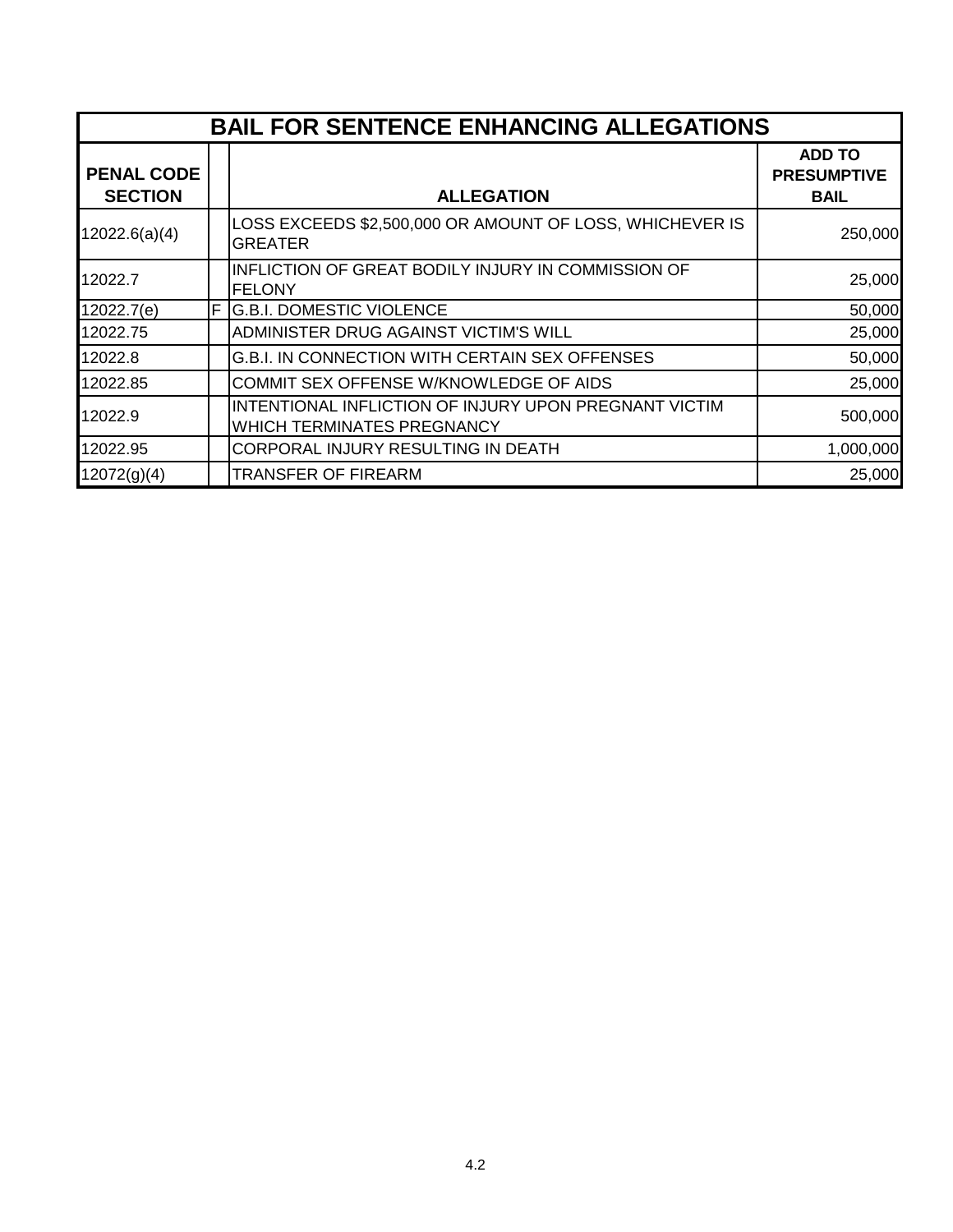| <b>PENAL CODE</b>                   |   |                                                                                                                                                   |                                   |  |
|-------------------------------------|---|---------------------------------------------------------------------------------------------------------------------------------------------------|-----------------------------------|--|
| <b>PENAL CODE</b><br><b>SECTION</b> |   | <b>OFFENSE</b>                                                                                                                                    | <b>PRESUMPTIVE</b><br><b>BAIL</b> |  |
| 32                                  |   | ACCESSORIES - THE GREATER OF 1/2 THE AMOUNT FOR THE PRINCIPAL<br>OFFENSE OR                                                                       | 20,000                            |  |
| 67                                  |   | BRIBERY OF STATE EXECUTIVE OFFICER                                                                                                                | 25,000                            |  |
| 67.5                                |   | BRIBERY OF PUBLIC OFFICER OR EMPLOYEE (If theft or thing given or<br>offered would be grand theft)                                                | 20,000                            |  |
| 68                                  |   | BRIBE, SOLICITING BY PUBLIC OFFICER OR EMPLOYEE                                                                                                   | 25,000                            |  |
| 69                                  |   | RESISTING ARREST/THREATENING EXECUTIVE OFFICER                                                                                                    | 15,000                            |  |
| 71                                  | F | THREAT OF INJURY TO AN OFFICER                                                                                                                    | 15,000                            |  |
| 76                                  |   | THREATS TO THE LIFE OF AN OFFICIAL OR JUDGE                                                                                                       | 100,000                           |  |
| 92, 93                              |   | BRIBE, OFFERING, ACCEPTING BY JUDGE, JUROR OR REFEREE                                                                                             | 100,000                           |  |
| 113                                 |   | MANUFACTURING OR SELLING FALSE CITIZENSHIP OR RESIDENT ALIEN<br>DOCUMENTS.                                                                        | 75,000                            |  |
| 114                                 |   | USING FALSE DOCUMENTS TO CONCEAL TRUE CITIZENSHIP                                                                                                 | 50,000                            |  |
| 115                                 |   | OFFERING FORGED/FALSE DOCUMENTS FOR FILING                                                                                                        | 35,000                            |  |
| 115.1                               |   | <b>CAMPAIGN VIOLATIONS</b>                                                                                                                        | 50,000                            |  |
| 118                                 |   | <b>PERJURY</b>                                                                                                                                    | 25,000                            |  |
| 127                                 |   | SUBORNATION OF PERJURY                                                                                                                            | 25,000                            |  |
| 132                                 | F | <b>OFFERING FORGED DOCUMENT AS GENUINE</b>                                                                                                        | 25,000                            |  |
| 136.1                               |   | PREVENTING, DISSUADING WITNESS FROM ATTENDANCE, TESTIFYING                                                                                        | 100,000                           |  |
| $137(a)$ , (b)                      |   | <b>INFLUENCING TESTIMONY</b>                                                                                                                      | 100,000                           |  |
| 139                                 | F | THREATENING OF WITNESS OR FAMILY                                                                                                                  | 100,000                           |  |
| 141(b)                              |   | FILING OF FALSE EVIDENCE BY POLICE                                                                                                                | 50,000                            |  |
| 148                                 |   | M RESIST OR DELAY A PEACE OFFICER                                                                                                                 | 5,000                             |  |
| 148(d)                              |   | <b>TAKING WEAPON FROM OFFICER</b>                                                                                                                 | 25,000                            |  |
| 148.5                               |   | M FALSE REPORT OF CRIME                                                                                                                           | 1,500                             |  |
| 148.9                               |   | M FALSE NAME TO PEACE OFFICER                                                                                                                     | 1,500                             |  |
| 148.10                              | F | <b>RESISTING ARREST/INJURY TO AN OFFICER</b>                                                                                                      | 25,000                            |  |
| 149                                 |   | ASSAULT BY OFFICER UNDER COLOR OF AUTHORITY                                                                                                       | 35,000                            |  |
| 165                                 |   | BRIBERY OF COUNCILMAN, SUPERVISOR, etc.                                                                                                           | 25,000                            |  |
| 166                                 | M | <b>CONTEMPT OF COURT</b>                                                                                                                          | 5,000                             |  |
| 166(c)(1)                           |   | WILLFUL AND KNOWING VIOLATION OF ANY PROTECTIVE ORDER OR<br>M STAY AWAY COURT ORDER IN PENDING CRIMINAL PROCEEDING<br>INVOLVING DOMESTIC VIOLENCE | 25,000                            |  |
| 182                                 |   | <b>CONSPIRACY</b>                                                                                                                                 | Same as<br>substantive offense    |  |
| 186.10                              | F | <b>MONEY LAUNDERING</b>                                                                                                                           | 25,000                            |  |
| 186.22                              |   | PARTICIPATE IN A CRIMINAL STREET GANG                                                                                                             | 60,000                            |  |
| 187                                 |   | MURDER-with special circumstances (W/190.2)                                                                                                       | <b>NOT BAILABLE</b>               |  |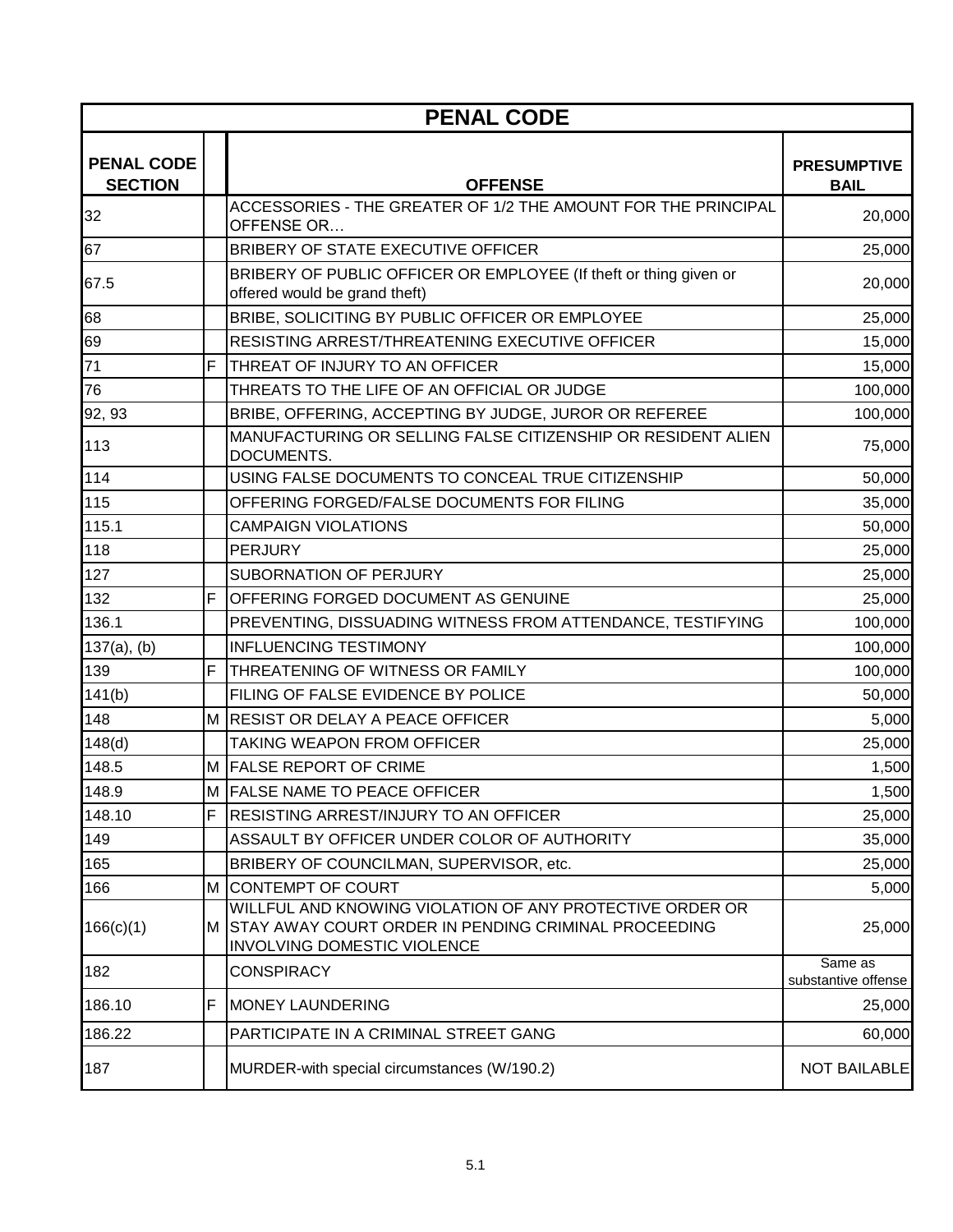|                                     | <b>PENAL CODE</b> |                                                                                                  |                                   |  |  |
|-------------------------------------|-------------------|--------------------------------------------------------------------------------------------------|-----------------------------------|--|--|
| <b>PENAL CODE</b><br><b>SECTION</b> |                   | <b>OFFENSE</b>                                                                                   | <b>PRESUMPTIVE</b><br><b>BAIL</b> |  |  |
|                                     |                   |                                                                                                  | NO BAIL until                     |  |  |
| 187                                 |                   | MURDER - w/o special cirumstances                                                                | arraigned and then                |  |  |
|                                     |                   |                                                                                                  | determined by<br>judicial officer |  |  |
| 187 w/664                           |                   | <b>MURDER - ATTEMPTED MURDER</b>                                                                 | 500,000                           |  |  |
| 191.5                               |                   | VEHICULAR HOMICIDE (DUI with gross negligence)                                                   | 100,000                           |  |  |
| 192(a)                              |                   | MANSLAUGHTER-Voluntary                                                                           | 100,000                           |  |  |
| 192(b)                              |                   | MANSLAUGHTER-Involuntary                                                                         | 25,000                            |  |  |
| 192(c)(1)                           |                   | MANSLAUGHTER-Driving vehicle with gross negligence                                               | 50,000                            |  |  |
| 192(c)(3)                           |                   | VEHICULAR HOMICIDE (DUI w/o gross negligence)                                                    | 50,000                            |  |  |
| 192(c)(4)                           |                   | VEHICULAR HOMICIDE (accident caused for financial gain)                                          | 100,000                           |  |  |
| 203                                 |                   | <b>MAYHEM</b>                                                                                    | 100,000                           |  |  |
| 205                                 |                   | <b>AGGRAVATED MAYHEM (LIFE)</b>                                                                  | 500,000                           |  |  |
| 206                                 |                   | <b>TORTURE</b>                                                                                   | 500,000                           |  |  |
| 207                                 |                   | <b>KIDNAPPING</b>                                                                                | 100,000                           |  |  |
|                                     |                   | Kidnapping for purpose of felony sexual offense (see 667.8(a))                                   | 1,000,000                         |  |  |
| 207(b)                              |                   | KIDNAPPING VICTIM UNDER 14                                                                       | 250,000                           |  |  |
| 209(a)                              |                   | KIDNAPPING FOR RANSOM OR EXTORTION (LIFE)                                                        | 250,000                           |  |  |
| 209(b)                              |                   | KIDNAPPING FOR ROBBERY, RAPE, SEX CRIMES (LIFE)                                                  | 500,000                           |  |  |
| 209.5                               |                   | KIDNAPPING DURING CARJACKING (LIFE)                                                              | 250,000                           |  |  |
| 210.5                               |                   | FALSE IMPRISONMENT-KIDNAP TO EVADE ARREST (HOSTAGE TAKING)                                       | 250,000                           |  |  |
|                                     |                   | <b>ROBBERY</b>                                                                                   |                                   |  |  |
| 212.5(a)                            |                   | <b>First Degree</b>                                                                              | 50,000                            |  |  |
| 212.5(c)                            |                   | Second Degree                                                                                    | 25,000                            |  |  |
| 213(a)(1)(A)                        |                   | Robbery (First Degree)                                                                           | 50,000                            |  |  |
| 213(a)(2)                           |                   | Robbery (Second Degree)                                                                          | 25,000                            |  |  |
| 215                                 |                   | <b>CARJACKING</b>                                                                                | 50,000                            |  |  |
| 219                                 |                   | <b>TRAIN WRECKING (LIFE)</b>                                                                     | 1,000,000                         |  |  |
| 220(a)(1)                           | F                 | ASSAULT WITH INTENT TO COMMIT SEX CRIME                                                          | 50,000                            |  |  |
| 220(a)(2)                           | F                 | VICTIM IS UNDER 18 YEARS OF AGE                                                                  | 100,000                           |  |  |
| 236<br>237                          |                   | M FALSE IMPRISONMENT (IF FILED AS A MISDEMEANOR)<br>FALSE IMPRISONMENT BY FORCE OR FEAR (FELONY) | 5,000<br>10,000                   |  |  |
| 237(b)                              |                   | FALSE IMPRISONMENT-ELDER OR DEPENDENT PERSON                                                     | 50,000                            |  |  |
| 241.1                               |                   | ASSAULT UPON CUSTODIAL OFFICER                                                                   | 7,500                             |  |  |
|                                     | М                 | <b>BATTERY</b>                                                                                   | 5,000                             |  |  |
| 243(a)<br>243(b)                    |                   | M BATTERY PEACE OFFICER                                                                          | 7,500                             |  |  |
| 243(c)(1)                           |                   | BATTERY UPON PEACE OFFICER, ETC. WITH INJURY                                                     | 10,000                            |  |  |
| 243(d)                              |                   | BATTERY WITH SERIOUS BODILY INJURY                                                               | 25,000                            |  |  |
|                                     |                   |                                                                                                  |                                   |  |  |
| 243(e)(1)                           |                   | M SPOUSAL BATTERY                                                                                | 7,500                             |  |  |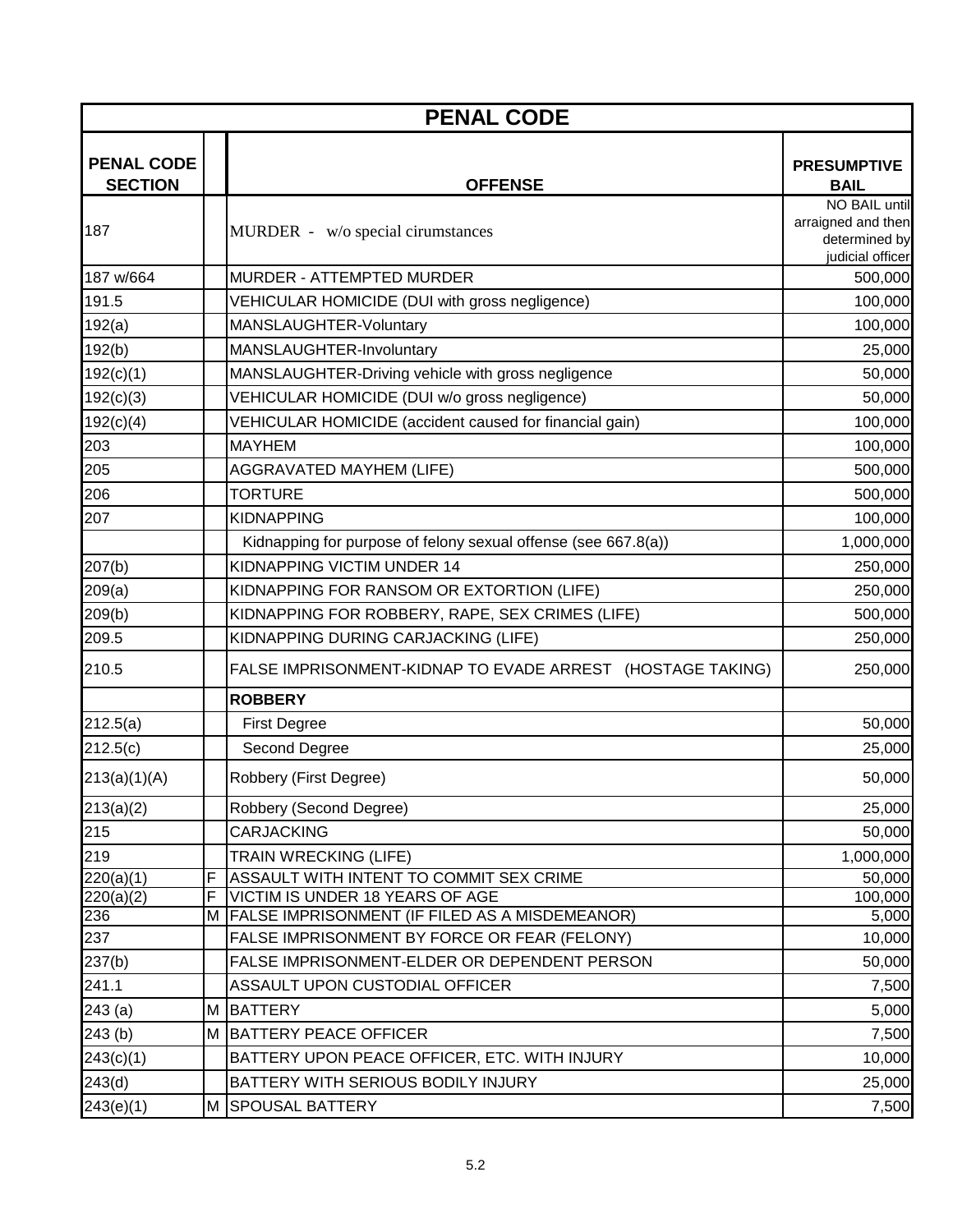|                                     | <b>PENAL CODE</b> |                                                                                                                            |                                   |  |
|-------------------------------------|-------------------|----------------------------------------------------------------------------------------------------------------------------|-----------------------------------|--|
| <b>PENAL CODE</b><br><b>SECTION</b> |                   | <b>OFFENSE</b>                                                                                                             | <b>PRESUMPTIVE</b><br><b>BAIL</b> |  |
| 243.1                               |                   | BATTERY UPON CUSTODIAL OFFICER IN PERFORMANCE OF DUTIES                                                                    | 25,000                            |  |
| 243.4                               |                   | <b>SEXUAL BATTERY</b>                                                                                                      | 15,000                            |  |
| 243.4(a)                            |                   | While person restrained                                                                                                    | 15,000                            |  |
| 243.4(b)                            |                   | Of incapacitated victim                                                                                                    | 15,000                            |  |
| 243.4(c)                            |                   | By fraudulent representation                                                                                               | 15,000                            |  |
| 243.4(e)(1)                         | M                 | No Restraint                                                                                                               | 5,000                             |  |
| 244                                 |                   | <b>ASSAULT WITH CHEMICALS</b>                                                                                              | 50,000                            |  |
| 245(a)(1)                           |                   | ASSAULT WITH DEADLY WEAPON, OTHER THAN A FIREARM                                                                           | 25,000                            |  |
|                                     | M                 | If Filed as a Misdemeanor                                                                                                  | 10,000                            |  |
| 245(a)(2)                           |                   | <b>ASSAULT WITH A FIREARM</b>                                                                                              | 50,000                            |  |
| 245(a)(3)                           |                   | ASSAULT WITH A MACHINE GUN                                                                                                 | 100,000                           |  |
| 245(a)(4)                           |                   | ASSAULT WITH FORCE LIKELY TO PRODUCE GREAT BODILY INJURY                                                                   | 25,000                            |  |
|                                     |                   | M If Filed as a Misdemeanor                                                                                                | 10,000                            |  |
| 245(b)                              |                   | ASSAULT WITH SEMIAUTOMATIC FIREARM                                                                                         | 75,000                            |  |
| 245(c)                              |                   | ASSAULT WITH DEADLY WEAPON, OTHER THAN A FIREARM, OR FORCE<br>LIKELY TO PRODUCE G.B.I. UPON A PEACE OFFICER OR FIREFIGHTER | 50,000                            |  |
| 245(d)(1)                           |                   | ASSAULT WITH A FIREARM UPON A PEACE OFFICER OR FIREFIGHTER                                                                 | 100,000                           |  |
| 245(d)(2)                           |                   | ASSAULT WITH SEMIAUTOMATIC UPON A PEACE OFFICER OR<br>FIREFIGHTER.                                                         | 200,000                           |  |
| 245(d)(3)                           |                   | ASSAULT WITH MACHINE GUN ON PEACE OFFICER                                                                                  | 250,000                           |  |
| 246                                 |                   | SHOOTING AT INHABITED DWELLING, BUILDING, OCCUPIED MOTOR<br><b>VEHICLE</b>                                                 | 100,000                           |  |
| 246.3                               |                   | <b>DISCHARGE OF FIREARM-GROSS NEGLIGENCE</b>                                                                               | 10,000                            |  |
| 247(b)                              |                   | SHOOTING AT AN UNOCCUPIED MOTOR VEHICLE                                                                                    | 10,000                            |  |
| 261                                 |                   | <b>RAPE</b>                                                                                                                | 50,000                            |  |
| 261.5(c)                            |                   | UNLAWFUL SEXUAL INTERCOURSE WITH PERSON UNDER 18                                                                           | 7,500                             |  |
| 261.5(d)                            |                   | UNLAWFUL SEXUAL INTERCOURSE IF THE DEFENDANT IS OVER 21 AND<br>MINOR UNDER 16                                              | 25,000                            |  |
| 262                                 |                   | <b>SPOUSAL RAPE</b>                                                                                                        | 50,000                            |  |
| 264.1                               |                   | RAPE IN CONCERT, FORCE & VIOLENCE                                                                                          | 250,000                           |  |
| 266h(a)                             |                   | <b>PIMPING</b>                                                                                                             | 15,000                            |  |
| 266h(b)(1)                          |                   | If other person is a minor over 16                                                                                         | 50,000                            |  |
| 266h(b)(2)                          |                   | If other person is a minor under 16                                                                                        | 75,000                            |  |
| 266i                                |                   | <b>PANDERING</b>                                                                                                           | 35,000                            |  |
| 266j                                |                   | If other person is a minor                                                                                                 | 50,000                            |  |
| 269                                 |                   | AGGRAVATED SEXUAL ASSAULT OF A CHILD                                                                                       | 250,000                           |  |
| 270                                 |                   | M FAILURE TO PROVIDE                                                                                                       | 2,500                             |  |
| 272                                 | M                 | CONTRIBUTE TO DELINQUENCY OF A MINOR                                                                                       | 2,500                             |  |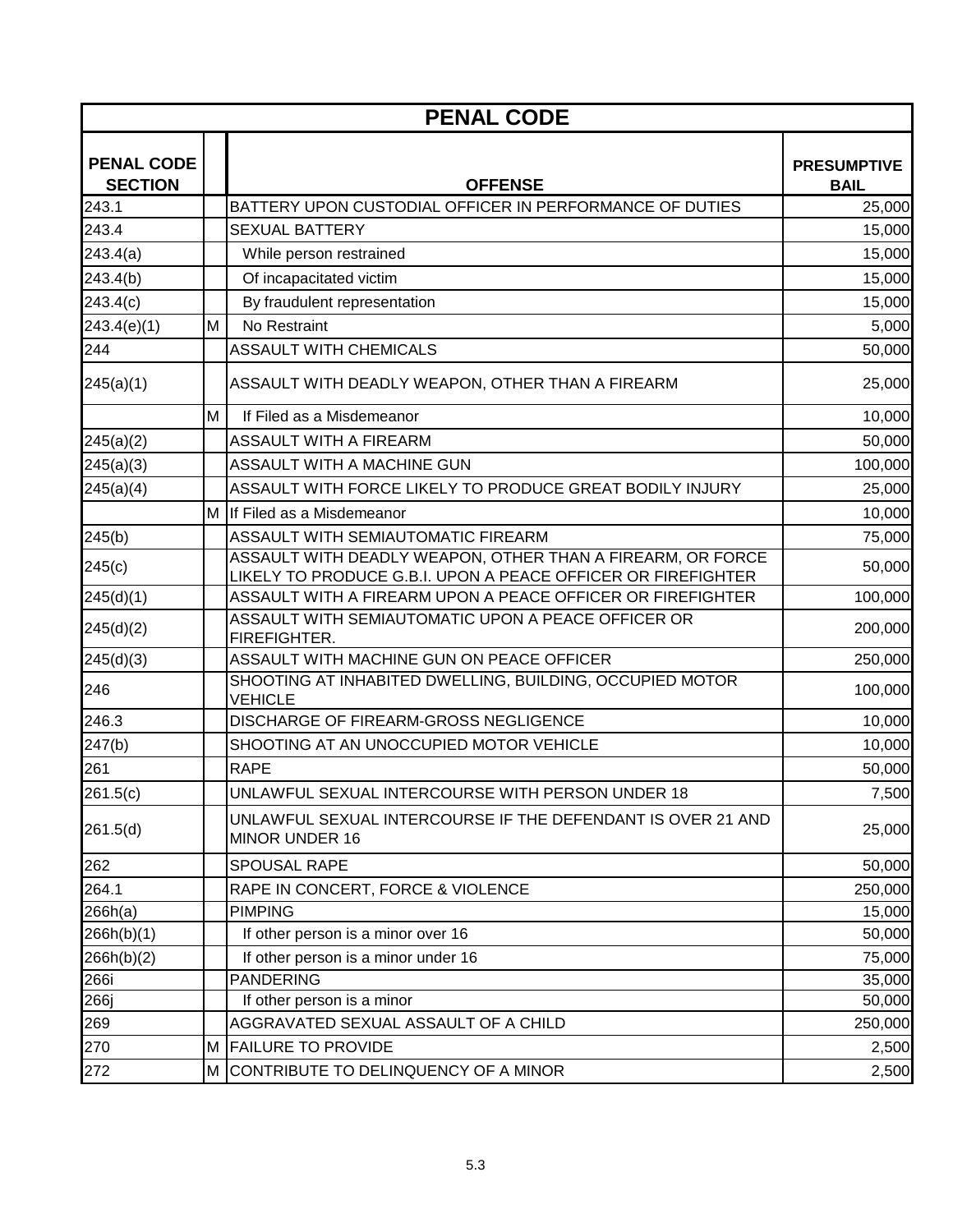|                                     | <b>PENAL CODE</b> |                                                                                                                                                                               |                                   |  |  |
|-------------------------------------|-------------------|-------------------------------------------------------------------------------------------------------------------------------------------------------------------------------|-----------------------------------|--|--|
| <b>PENAL CODE</b><br><b>SECTION</b> |                   | <b>OFFENSE</b>                                                                                                                                                                | <b>PRESUMPTIVE</b><br><b>BAIL</b> |  |  |
| 273a(a)                             |                   | WILLFUL HARM OR INJURY TO CHILD LIKELY TO PRODUCE G.B.I OR<br><b>DEATH</b>                                                                                                    | 20,000                            |  |  |
|                                     |                   | M If Filed as a Misdemeanor                                                                                                                                                   | 7,500                             |  |  |
| 273ab                               |                   | ASSAULT ON CHILD RESULTING IN DEATH                                                                                                                                           | 1,000,000                         |  |  |
| 273a(b)                             |                   | M CHILD ENDANGERMENT                                                                                                                                                          | 5,000                             |  |  |
| 273d                                |                   | CORPORAL PUNISHMENT OR INJURY OF CHILD                                                                                                                                        | 25,000                            |  |  |
| 273.5                               |                   | CORPORAL INJURY OF SPOUSE, COHABITANT, FORMER SPOUSE OR<br>COHABITANT OR MOTHER OR FATHER OF HIS OR HER CHILD                                                                 | 25,000                            |  |  |
|                                     |                   | M If Filed as a Misdemeanor                                                                                                                                                   | 10,000                            |  |  |
| 273.5(e)                            |                   | With prior conviction                                                                                                                                                         | add 50,000                        |  |  |
|                                     | M                 | If filed as misdemeanor                                                                                                                                                       | 10,000                            |  |  |
| 273.6(a)                            | М                 | VIOLATION OF PROTECTIVE ORDER WITHOUT PRIORS (Misdemeanor)                                                                                                                    | 25,000                            |  |  |
| 273.6(d)                            |                   | VIOLATION OF PROTECTIVE ORDER WITH PRIOR CONVICTIONS                                                                                                                          | 50,000                            |  |  |
| 273.6(e)                            |                   | VIOLATION OF PROTECTIVE ORDER WITH PRIOR CONVICTIONS AND<br><b>INJURY TO VICTIM(S)</b>                                                                                        | 75,000                            |  |  |
| 278                                 |                   | <b>CHILD STEALING</b>                                                                                                                                                         | 20,000                            |  |  |
| 285                                 |                   | <b>INCEST</b>                                                                                                                                                                 | 50,000                            |  |  |
| 286                                 |                   | SODOMY                                                                                                                                                                        | 50,000                            |  |  |
| 286(b)(1)                           |                   | If victim under 19                                                                                                                                                            | 50,000                            |  |  |
| 286(b)(2)                           |                   | If victim under 16 and defendant over 21                                                                                                                                      | 100,000                           |  |  |
| 286(c)                              |                   | If victim under 14 and defendant more than 10 years older than victim or<br>defendant compelled another by force, duress or threats of G.B.I.                                 | 100,000                           |  |  |
| 286(d)                              |                   | If in concert with force and violence                                                                                                                                         | 100,000                           |  |  |
| 286(e)                              |                   | If committed in state prison or jail                                                                                                                                          | 100,000                           |  |  |
| 286(f),(g)                          |                   | If victim unconscious of nature of act/incapable of consent                                                                                                                   | 100,000                           |  |  |
| 288(a)                              |                   | LEWD ACT WITH CHILD UNDER 14 YEARS                                                                                                                                            | 50,000                            |  |  |
| $288(b)(1)$ , (2)                   |                   | LEWD ACT WITH CHILD UNDER 14 YEARS WITH FORCE                                                                                                                                 | 100,000                           |  |  |
| 288a                                |                   | <b>ORAL COPULATION</b>                                                                                                                                                        | 50,000                            |  |  |
| 288a(b)(1)                          |                   | If victim under 18                                                                                                                                                            | 25,000                            |  |  |
| 288a(b)(2)                          |                   | If victim under 16 and defendant over 21                                                                                                                                      | 25,000                            |  |  |
| 288a(c)                             |                   | If victim under 14 and defendant more than 10 years older than victim or<br>defendant compelled another to participate by force, duress or threats of great<br>bodily injury. | 100,000                           |  |  |
| 288a(d)                             |                   | If in concert with force and violence                                                                                                                                         | 100,000                           |  |  |
| 288a(e)                             |                   | If committed in state prison or jail                                                                                                                                          | 100,000                           |  |  |
| 288a(f),(g)                         |                   | If victim unconscious of nature of act/incapable of consent                                                                                                                   | 100,000                           |  |  |
| 288.2                               | F                 | EXHIBITION OF LEWD MATERIAL TO A MINOR                                                                                                                                        | 20,000                            |  |  |
| 288.3                               | F                 | COMMUNICATION WITH MINOR TO COMMIT LEWD BEHAVIOR                                                                                                                              | 50,000                            |  |  |
| 288.5                               |                   | CONTINUOUS SEXUAL ABUSE                                                                                                                                                       | 100,000                           |  |  |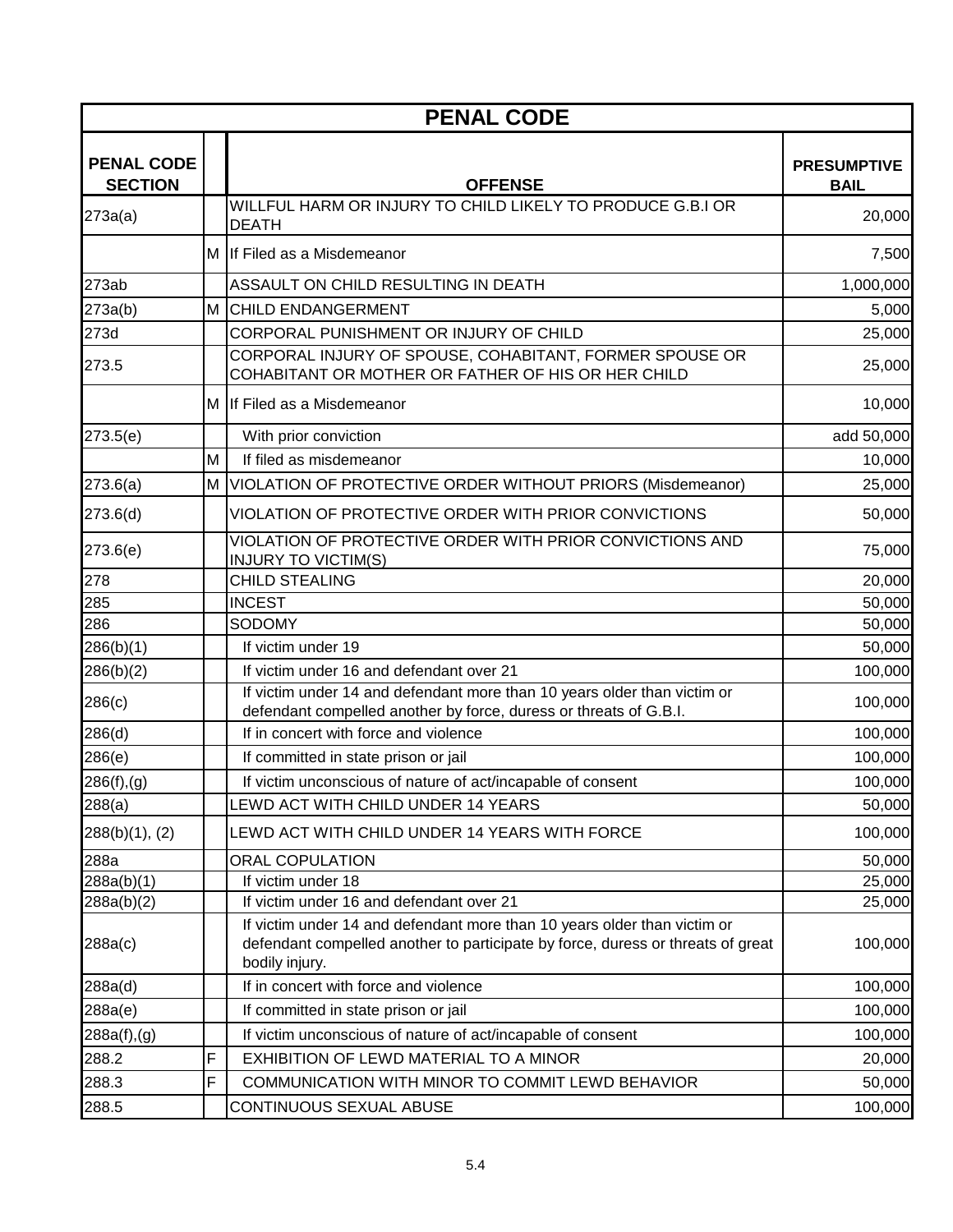| <b>PENAL CODE</b>                   |   |                                                                                    |                                   |  |
|-------------------------------------|---|------------------------------------------------------------------------------------|-----------------------------------|--|
| <b>PENAL CODE</b><br><b>SECTION</b> |   | <b>OFFENSE</b>                                                                     | <b>PRESUMPTIVE</b><br><b>BAIL</b> |  |
| 288.7(a)                            |   | SEXUAL INTERCOURSE MINOR UNDER 10                                                  | 1,000,000                         |  |
| 288.7(b)                            |   | ORAL COPULATION MINOR UNDER 10                                                     | 1,000,000                         |  |
| 289                                 |   | PENETRATION BY FOREIGN OBJECT (ANAL OR GENITAL)                                    | 50,000                            |  |
| 290(g)(1)                           |   | M FAILURE TO REGISTER AS SEX OFFENDER (Misdemeanor)                                | 10,000                            |  |
| 290(g)(2)                           |   | FAILURE TO REGISTER AS SEX OFFENDER (Felony)                                       | 20,000                            |  |
| 290.46(h)(2)                        |   | USING INFORMATION DISCLOSED ON SEX OFFENDER INTERNET<br>WEBSITE TO COMMIT A FELONY | 25,000                            |  |
| 311                                 | F | BRINGING OBSCENE MATTER INTO THE STATE                                             | 20,000                            |  |
| 311.1                               | F | PUNISHMENT FOR DISTRIBUTORS OF OBSCENE MATTER DEPICTING<br>PERSON UNDER AGE 18     | 50,000                            |  |
| 314(1)                              |   | <b>INDECENT EXPOSURE</b>                                                           | 5,000                             |  |
| 337a                                |   | <b>BOOKMAKING</b>                                                                  | 10,000                            |  |
| 368                                 |   | <b>ELDER ABUSE</b>                                                                 | 50,000                            |  |
| 368(b)(1)                           |   | Likely to cause death or GBI                                                       | 25,000                            |  |
| 368(b)(2)                           |   | Causing GBI                                                                        | 50,000                            |  |
| 368(b)(3)                           |   | <b>Causing Death</b>                                                               | 100,000                           |  |
| 368(c)                              | М | ELDER ABUSE, NOT LIKELY TO CAUSE GBI                                               | 10,000                            |  |
| 368(d)                              |   | Theft from elderly by non-caretaker                                                | 20,000                            |  |
|                                     | M | If filed as misdemeanor                                                            | 5,000                             |  |
| 368(e)                              |   | Theft from elderly by caretaker                                                    | 25,000                            |  |
|                                     | M | If filed as misdemeanor                                                            | 5,000                             |  |
| 368(f)                              |   | False Imprisonment by violence                                                     | 20,000                            |  |
| 405b                                |   | <b>LYNCHING</b>                                                                    | 50,000                            |  |
| 415                                 |   | M DISTURBING THE PEACE                                                             | 2,500                             |  |
| 416                                 |   | M REFUSING TO DISBURSE UPON LAWFUL COMMAND                                         | 5,000                             |  |
| 417(a)(1)                           |   | M BRANDISH A DEADLY WEAPON                                                         | 5,000                             |  |
| 417(a)(2)                           |   | M BRANDISH A FIREARM                                                               | 10,000                            |  |
| 417.8                               | F | BRANDISHING/EXHIBITING WEAPON AT PEACE OFFICER                                     | 25,000                            |  |
| 422                                 |   | <b>CRIMINAL THREATS</b>                                                            | 25,000                            |  |
|                                     | M | If filed as misdemeanor                                                            | 7,500                             |  |
| 422.7                               |   | INTERFERENCE WITH CIVIL RIGHTS                                                     | 50,000                            |  |
| 424                                 |   | EMBEZZLEMENT OR FALSIFICATION OF ACCOUNTS BY PUBLIC<br><b>OFFICERS</b>             | 25,000                            |  |
| 451(a)                              |   | ARSON CAUSING GREAT BODILY INJURY                                                  | 100,000                           |  |
| 451(b)                              |   | ARSON, INHABITED STRUCTURE                                                         | 50,000                            |  |
| 451(c)                              |   | ARSON, STRUCTURE OR FOREST LAND                                                    | 25,000                            |  |
| 451(d)                              |   | ARSON, OTHER PROPERTY                                                              | 10,000                            |  |
| 451.5                               |   | <b>AGGRAVATED ARSON</b>                                                            | 100,000                           |  |
| 452                                 |   | UNLAWFULLY CAUSING FIRE                                                            | 20,000                            |  |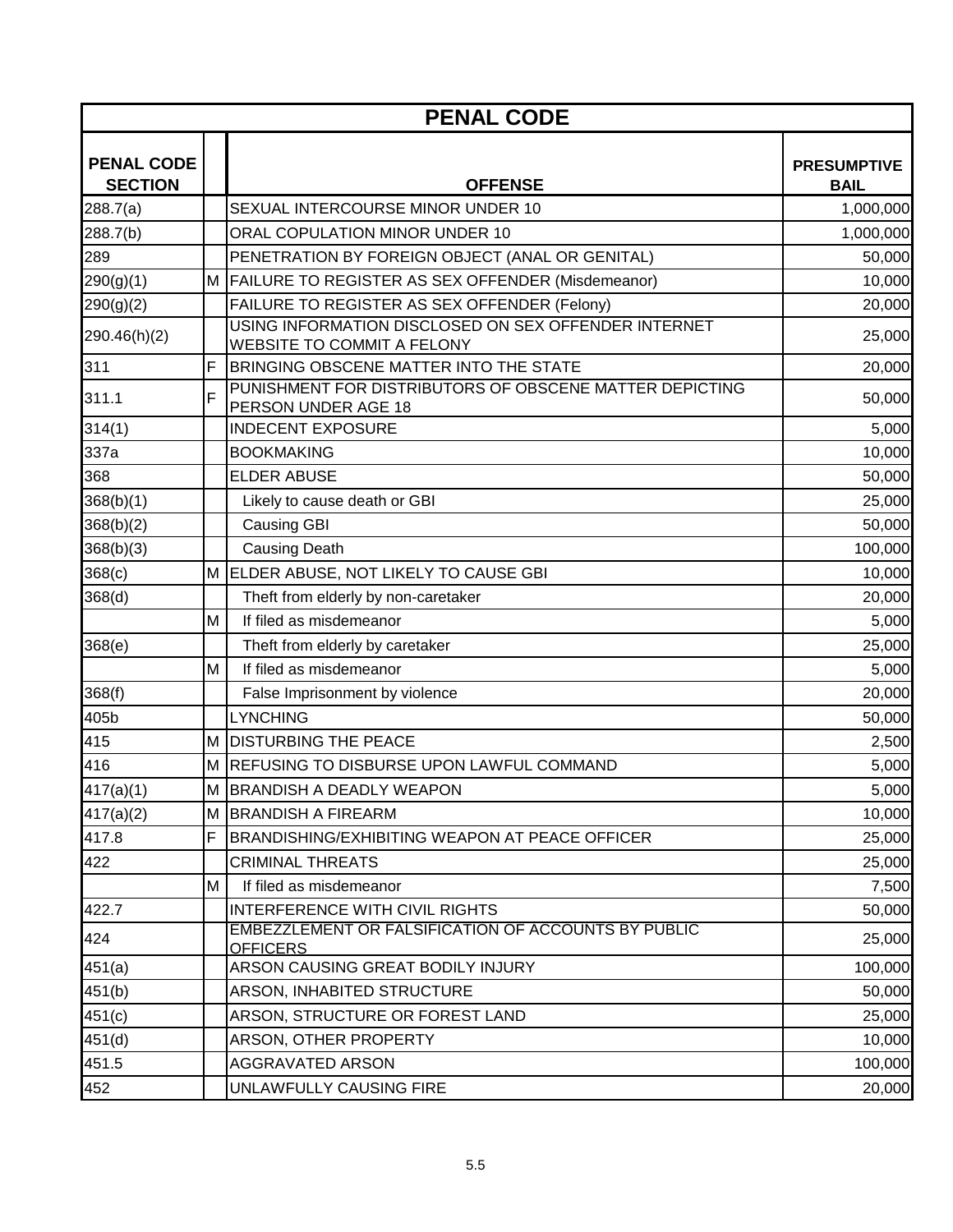| <b>PENAL CODE</b>                   |   |                                                                                                              |                                   |  |
|-------------------------------------|---|--------------------------------------------------------------------------------------------------------------|-----------------------------------|--|
| <b>PENAL CODE</b><br><b>SECTION</b> |   | <b>OFFENSE</b>                                                                                               | <b>PRESUMPTIVE</b><br><b>BAIL</b> |  |
| 452(a)                              |   | RECKLESSLY CAUSING FIRE WITH GREAT BODILY INJURY                                                             | 25,000                            |  |
| 452(b)                              |   | RECKLESSLY CAUSING FIRE, INHABITED STRUCTURE                                                                 | 25,000                            |  |
| 452(c)                              |   | RECKLESSLY CAUSING FIRE, STRUCTURE OR FOREST LAND                                                            | 20,000                            |  |
| 453(a)                              |   | POSSESSION, ETC. OF EXPLOSIVES, FLAMMABLE MATTER                                                             | 50,000                            |  |
| 454                                 |   | ARSON DURING STATE OF EMERGENCY                                                                              | 150,000                           |  |
|                                     |   | <b>BURGLARY</b>                                                                                              |                                   |  |
| 460(a)                              |   | 1st Degree Residential                                                                                       | 25,000                            |  |
| 460(b)                              |   | 2nd Degree All others                                                                                        | 10,000                            |  |
| 463                                 |   | <b>LOOTING</b>                                                                                               | 50,000                            |  |
| 464                                 |   | <b>BURGLARY WITH EXPLOSIVES</b>                                                                              | 50,000                            |  |
| 470                                 |   | FORGERY                                                                                                      | 10,000                            |  |
| 470a                                |   | FORGERY/COUNTERFEITING DRIVER'S LICENSE OR I.D                                                               | 20,000                            |  |
| 470b                                |   | DISPLAYING OR POSSESSING FORGED DRIVER'S LICENSE OR I.D. CARD                                                | 20,000                            |  |
| 471                                 |   | FORGERY, FALSE ENTRIES IN RECORDS OR RETURNS                                                                 | 20,000                            |  |
| 472                                 |   | FORGERY OR COUNTERFEITING ANY PUBLIC OR CORPORATE SEAL                                                       | 20,000                            |  |
| 475                                 |   | FORGED BILLS OR NOTES, POSSESSION OR RECEIPT                                                                 | 20,000                            |  |
| 476                                 |   | FICTITIOUS CHECKS, MAKING, UTTERING                                                                          | 20,000                            |  |
| 476a                                |   | N.S.F. CHECKS                                                                                                | 5,000                             |  |
| 477,479,480                         |   | COUNTERFEITING OF COIN                                                                                       | 25,000                            |  |
| 484                                 | M | <b>THEFT</b>                                                                                                 | 1,500                             |  |
| 484b                                |   | THEFT, DIVERSION OF MONEY RECEIVED FOR SERVICES, LABOR,<br>MATERIAL, ETC. IF AMOUNT DIVERTED EXCEEDS \$1,000 | 20,000                            |  |
| 484c                                |   | EMBEZZLEMENT OF FUNDS FOR CONSTRUCTION                                                                       | 25,000                            |  |
| 484e-484j                           |   | VARIOUS FELONIES RELATING TO CREDIT CARDS                                                                    | 20,000                            |  |
| 487                                 |   | <b>GRAND THEFT</b>                                                                                           | 10,000                            |  |
| $487(a)$ , (b)                      |   | GRAND THEFT OR AMOUNT OF THEFT, WHICHEVER IS HIGHER                                                          | 10,000                            |  |
| 487(c)                              |   | <b>GRAND THEFT PERSON</b>                                                                                    | 10,000                            |  |
| 487(d)(1)                           |   | THEFT OF MOTOR VEHICLE                                                                                       | 10,000                            |  |
| 487(d)(2)                           |   | <b>GRAND THEFT- FIREARM</b>                                                                                  | 20,000                            |  |
| 488                                 |   | M PETTY THEFT                                                                                                | 1,500                             |  |
| 496                                 |   | <b>RECEIVING STOLEN PROPERTY</b>                                                                             | 10,000                            |  |
|                                     | м | If filed as misdemeanor                                                                                      | 5,000                             |  |
| 497                                 |   | STOLEN PROPERTY, BRINGING INTO STATE                                                                         | 20,000                            |  |
| 502                                 |   | <b>COMPUTER RELATED CRIMES</b>                                                                               | 25,000                            |  |
| 504                                 |   | EMBEZZLEMENT, MISAPPROPRIATION BY PUBLIC OFFICERS                                                            | 50,000                            |  |
| 504a                                |   | EMBEZZLEMENT, DISPOSAL OF PERSONAL PROPERTY UNDER LEASE<br>OR LIEN                                           | 20,000                            |  |
| 504b                                |   | EMBEZZLEMENT OF PROCEEDS OF SALE OF SECURED PROPERTY                                                         | 20,000                            |  |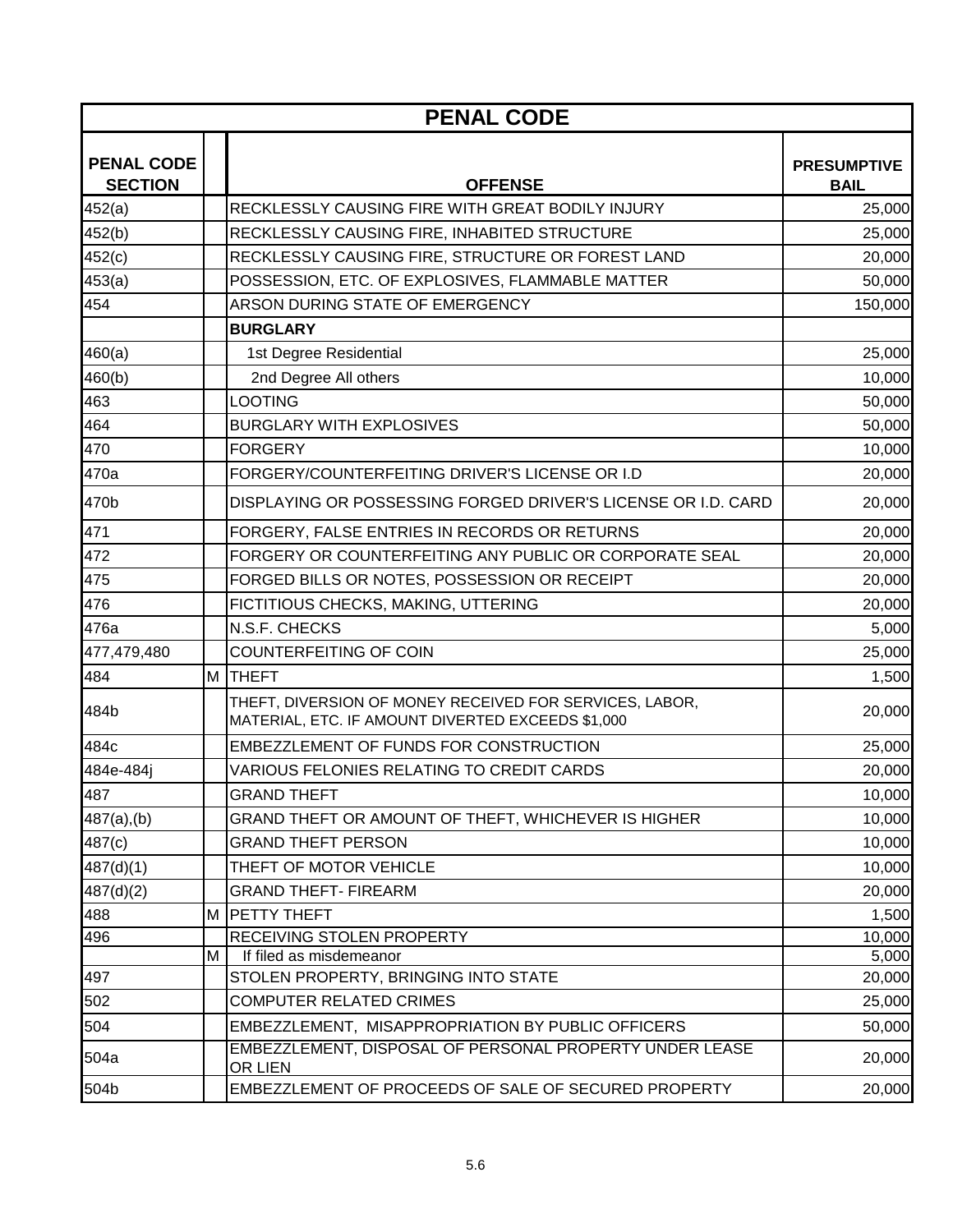| <b>PENAL CODE</b>                   |     |                                                                                                             |                                   |  |
|-------------------------------------|-----|-------------------------------------------------------------------------------------------------------------|-----------------------------------|--|
| <b>PENAL CODE</b><br><b>SECTION</b> |     | <b>OFFENSE</b>                                                                                              | <b>PRESUMPTIVE</b><br><b>BAIL</b> |  |
| 505                                 |     | EMBEZZLEMENT BY CARRIER OR INDIVIDUAL TRANSPORTING PROPERTY FOR<br><b>HIRE</b>                              | 20,000                            |  |
| 506                                 |     | EMBEZZLEMENT, MISAPPROPRIATION BY TRUSTEE, CONTRACTOR                                                       | 25,000                            |  |
| 507                                 |     | <b>EMBEZZLEMENT BY BAILEE</b>                                                                               | 20,000                            |  |
| 508                                 |     | <b>EMBEZZLEMENT</b>                                                                                         | 20,000                            |  |
| 514                                 |     | EMBEZZLEMENT OR DEFALCATION OF PUBLIC FUNDS                                                                 | 20,000                            |  |
| 518, 519                            |     | EXTORTION, NOT AMOUNTING TO ROBBERY                                                                         | 20,000                            |  |
| 522                                 |     | EXTORTION, OBTAINING SIGNATURE BY THREATS                                                                   | 50,000                            |  |
| 523                                 |     | <b>EXTORTION, THREATENING LETTERS</b>                                                                       | 35,000                            |  |
| 529                                 |     | <b>FALSE PERSONATION OF ANOTHER</b>                                                                         | 20,000                            |  |
| 530.5                               |     | UNAUTHORIZED USE OF ID TO OBTAIN GOODS                                                                      | 10,000                            |  |
| 532                                 |     | <b>FALSE PRETENSES</b>                                                                                      | 20,000                            |  |
| 548                                 |     | <b>DEFRAUDING INSURER</b>                                                                                   | 25,000                            |  |
| 591                                 |     | <b>DISCONNECT TELEPHONE LINE</b>                                                                            | 5,000                             |  |
| 591.5                               |     | M INJURING WIRELESS COMMUNICATION DEVICE                                                                    | 5,000                             |  |
| 594(b)(1)                           |     | VANDALISM \$400 TO \$10,000                                                                                 | 10,000                            |  |
| 594(b)(2)                           | M l | VANDALISM OF LESS THAN \$400                                                                                | 5,000                             |  |
| 594.3                               |     | CHURCH/CEMETERY VANDALISM                                                                                   | 50,000                            |  |
| 597                                 |     | <b>CRUELTY TO ANIMALS</b>                                                                                   | 10,000                            |  |
| 602                                 | М   | <b>TRESPASS</b>                                                                                             | 2,500                             |  |
| 602.5                               | M   | UNAUTHORIZED ENTRY OF DWELLING                                                                              | 5,000                             |  |
| 646.9(a-c)                          |     | <b>STALKING</b>                                                                                             | 100,000                           |  |
| 647                                 |     | M DISORDERLY CONDUCT                                                                                        | 2,500                             |  |
| 647f                                |     | PROSTITUTION WITH PRIOR AND HIV ADVISEMENT                                                                  | 50,000                            |  |
| 647.6                               |     | ANNOY OR MOLEST MINOR (WITH PRIOR)                                                                          | 50,000                            |  |
| 647.6                               |     | M ANNOY OR MOLEST MINOR                                                                                     | 10,000                            |  |
| 653f(b)                             |     | <b>SOLICIT MURDER</b>                                                                                       | 1,000,000                         |  |
| 653f(c)                             |     | SOLICIT RAPE, etc                                                                                           | 100,000                           |  |
| 664(a)                              |     | ATTEMPT WHERE COMPLETED CRIME PUNISHABLE BY STATE PRISON<br><b>EXCEPT FOR ATTEMPTED MURDER</b>              | Same as substantive<br>offense    |  |
| 664/187                             |     | ATTEMPTED MURDER                                                                                            | 500,000                           |  |
|                                     |     | Willful & Premeditated                                                                                      | 1,000,000                         |  |
| 666                                 |     | PETTY THEFT WITH (3) PRIOR CONVICTIONS FOR PETTY THEFT                                                      | 5,000                             |  |
|                                     | M   | If filed as misdemeanor                                                                                     | 5,000                             |  |
| 666.5<br>853.7                      |     | AUTO THEFT WITH PRIOR AUTO THEFT CONVICTION                                                                 | 20,000                            |  |
| 1203.2(a)                           |     | M   FTA (Misdemeanor)<br>Revocation or termination of probation due to violation of terms and conditions of | 10,000                            |  |
| 1170(h)                             |     | probation or conditional sentence                                                                           | 25,000                            |  |
| 1203.2(a)(1)                        |     | PROBATION - Released on probation                                                                           | $\overline{2}5,000$               |  |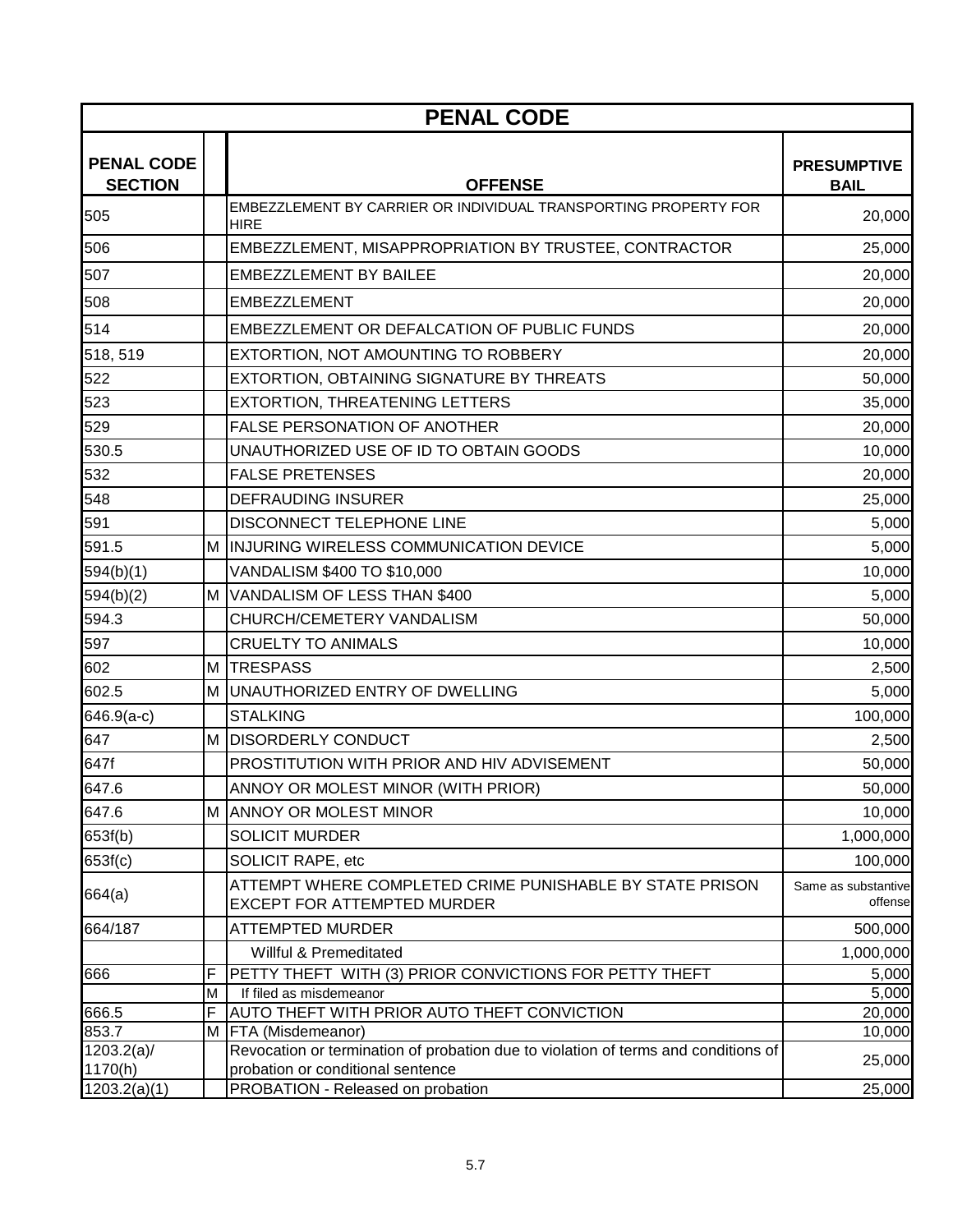| <b>PENAL CODE</b>                   |   |                                                                                                                   |                                   |  |
|-------------------------------------|---|-------------------------------------------------------------------------------------------------------------------|-----------------------------------|--|
| <b>PENAL CODE</b><br><b>SECTION</b> |   | <b>OFFENSE</b>                                                                                                    | <b>PRESUMPTIVE</b><br><b>BAIL</b> |  |
| 1203.2(a)(2)                        |   | M MISDEMEANANT RELEASED ON SUMMARY PROBATION (Misdemeanor)                                                        | 10,000                            |  |
| 1203.2(a)(3)                        |   | SPLIT MANDATORY SUPERVISION                                                                                       | 25,000                            |  |
| 1320(a)                             |   | M FTA/OR (Misdemeanor)                                                                                            | 10,000                            |  |
| 1320(b)                             |   | FTA/OR (Felony)                                                                                                   | 25,000                            |  |
| 1320.5                              |   | FTA/Bail (Felony                                                                                                  | 25,000                            |  |
| 3454(c)                             |   | Flash Incarceration due to violation of conditions of postrelease supervision.                                    | No Bail                           |  |
| 3455                                |   | Revocation or termination of postrelease supervision                                                              | No Bail                           |  |
| 4500<br>4501                        |   | <b>ASSAULT BY PRISONER (LIFE)</b><br>ASSAULT WITH DEADLY WEAPON BY PRISON INMATE                                  | 100,000                           |  |
|                                     |   |                                                                                                                   | 50,000                            |  |
| 4501.5                              |   | BATTERY ON NON-INMATE BY PRISON INMATE                                                                            | 25,000                            |  |
| 4502                                |   | POSSESSION OF DEADLY WEAPON BY PRISON INMATE                                                                      | 25,000                            |  |
| 4503                                |   | HOLDING OF HOSTAGES BY PRISON INMATE                                                                              | 100,000                           |  |
| 4530                                |   | ESCAPE, ATTEMPTED ESCAPE FROM PRISON WITH OR WITHOUT FORCE<br>OR VIOLENCE                                         | 25,000                            |  |
| 4532(a)                             |   | ESCAPE, ATTEMPTED ESCAPE BY MISDEMEANENT, INEBRIATE, OR<br>PERSON ON WORK FURLOUGH FROM JAIL INDUSTRIAL FARM. Etc | 10,000                            |  |
| 4573                                |   | BRINGING CONTROLLED SUBSTANCE INTO JAIL OR PRISON                                                                 | 25,000                            |  |
| 4573.6                              |   | POSSESSION OF CONTROLEED SUBSTANCE IN JAIL                                                                        | 25,000                            |  |
| 4573.8                              |   | BRINGS CONTROLLED SUBSTANCE INTO PRISON                                                                           | 25,000                            |  |
| 4574                                |   | BRINGING WEAPON INTO JAIL OR PRISON                                                                               | 500,000                           |  |
| 12034(c)                            |   | PERSONALLY SHOOTING FROM MOTOR VEHICLE                                                                            | 250,000                           |  |
| 18710(a)                            | F | POSSESSION OF A DESTRUCTIVE DEVICE                                                                                | 25,000                            |  |
| 18715(a)                            |   | POSSESSION OF DESTRUCTIVE DEVICES OR EXPLOSIVES IN PUBLIC<br><b>PLACES</b>                                        | 500,000                           |  |
| 18720                               |   | POSSESSION OF MATERIALS WITH INTENT TO MAKE DESTRUCTIVE<br><b>DEVICE OR EXPLOSIVE</b>                             | 150,000                           |  |
| 18740                               |   | POSSESSION OF EXPLODING OR DESTRUCTIVE DEVICE OR EXPLOSIVE<br>WITH INTENT TO INJURE                               | 750,000                           |  |
| 18745                               |   | EXPLODING DESTRUCTIVE DEVICE OR EXPLOSIVE WITH INTENT TO<br><b>MURDER (LIFE)</b>                                  | 1,000,000                         |  |
| 18750                               |   | UNLAWFUL EXPLOSION CAUSING BODILY INJURY                                                                          | 500,000                           |  |
| 25400(c)(1)                         |   | <b>CONCEALED FIREARM: FELON</b>                                                                                   | 25,000                            |  |
| 25400(c)(2)                         |   | <b>CONCEALED FIREARM: STOLEN</b>                                                                                  | 15,000                            |  |
| 25400(c)(3)                         |   | <b>CONCEALED FIREARM: GANG MEMBER</b>                                                                             | 25,000                            |  |
| 25400(c)(4)                         |   | CONCEALED FIREARM: PROHIBITED CLASS/UNLAWFUL                                                                      | 15,000                            |  |
| 25400(c)(5)                         |   | CONCEALED FIREARM: WITH PRIOR                                                                                     | 25,000                            |  |
| 25850(c)(1)                         |   | <b>CARRY LOADED FIREARM: FELON</b>                                                                                | 25,000                            |  |
| 25850(c)(2)                         |   | <b>CARRY LOADED FIREARM: STOLEN</b>                                                                               | 15,000                            |  |
| 25850(c)(3)                         |   | CARRY LOADED FIREARM: CRIMINAL STREET GANG                                                                        | 25,000                            |  |
| 25850(c)(4)                         |   | CARRY LOADED FIREARM: NOT LAWFUL POSSESSION                                                                       | 15,000                            |  |
| 25850(c)(5)                         |   | CARRY LOADED FIREARM: PRIOR CONVICTION                                                                            | 25,000                            |  |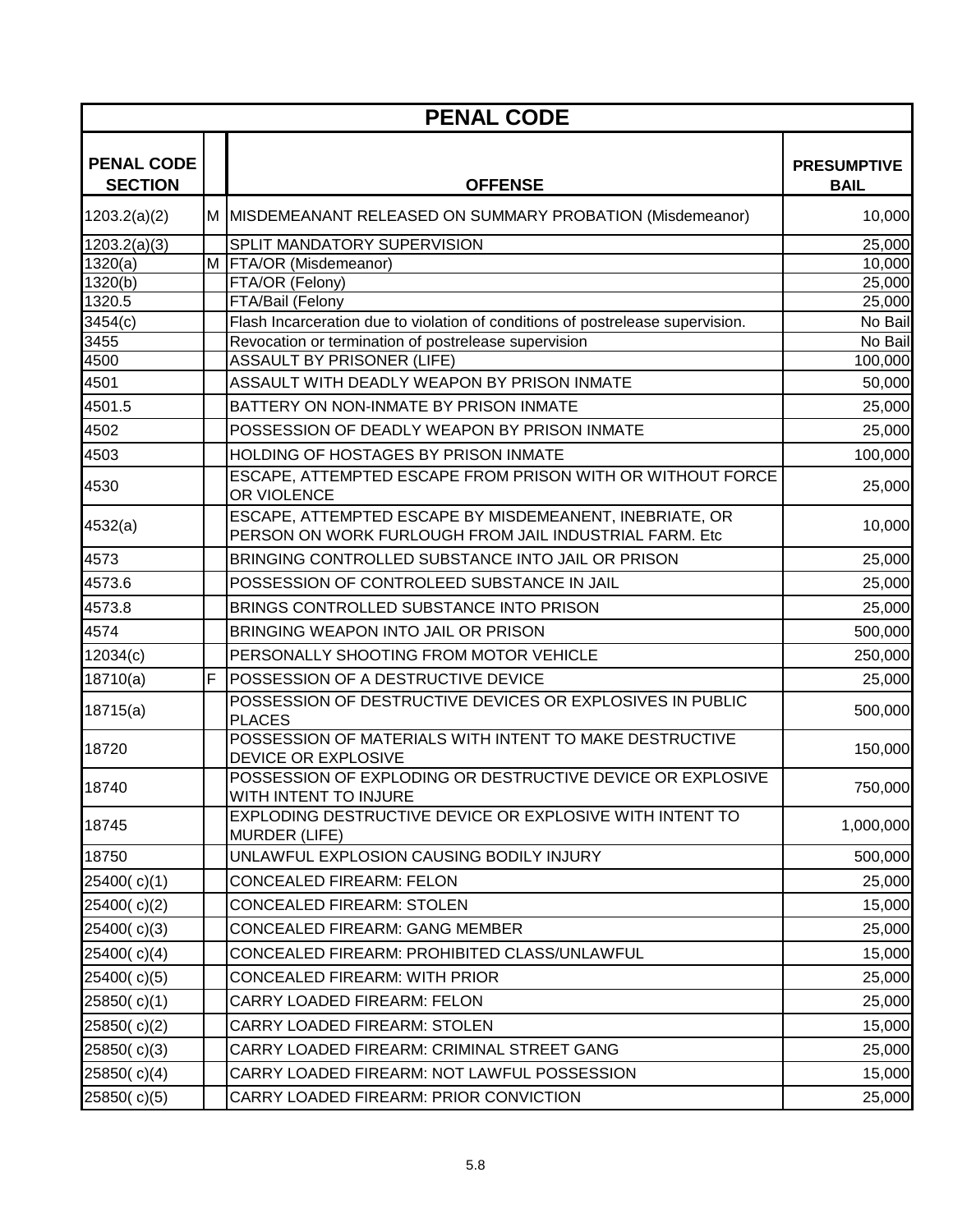| <b>PENAL CODE</b>                   |   |                                                                          |                                   |
|-------------------------------------|---|--------------------------------------------------------------------------|-----------------------------------|
| <b>PENAL CODE</b><br><b>SECTION</b> |   | <b>OFFENSE</b>                                                           | <b>PRESUMPTIVE</b><br><b>BAIL</b> |
| 26100(b)                            |   | PERMIT ANOTHER TO SHOOT FROM VEHICLE                                     | 25,000                            |
| 26100(c)                            |   | <b>MALICIOUSLY SHOOT AT PERSON FROM VEHICLE</b>                          | 25,000                            |
| 26100(d)                            |   | <b>MALICIOUSLY SHOOT FROM VEHICLE</b>                                    | 25,000                            |
| 29800                               |   | CONCEALABLE FIREARMS, OWNERSHIP OR POSSESSION BY FELON,<br><b>ADDICT</b> | 25,000                            |
| 29800(a)(1)                         |   | <b>POSSESSION OF WEAPON BY FELON</b>                                     | 25,000                            |
| 30035(a)(1)                         |   | CONVICTED FELON WITH AMMO                                                | 10,000                            |
| 30605(a)                            | F | POSSESSION OF AN ASSAULT WEAPON                                          | 25,000                            |
| 31360                               |   | <b>FELON WITH BODY ARMOR</b>                                             | 100,000                           |
| 33215                               |   | POSSESSION OF SHORT BARRELED RIFLE OR SHOTGUN                            | 15,000                            |
| XXXXXXXX                            |   | <b>VIOLATION OF FELONY PROBATION</b>                                     | 25,000                            |
| XXXXXXXX                            |   | <b>VIOLATION OF MISDEMEANOR PROBATION</b>                                | 10,000                            |
| XXXXXXXX                            |   | <b>MISDEMEANOR PENAL CODE OFFENSES NOT LISTED</b>                        | 5,000                             |
| <b>XXXXXXXX</b>                     |   | FELONY PENAL CODE OFFENSES NOT LISTED                                    | 10,000                            |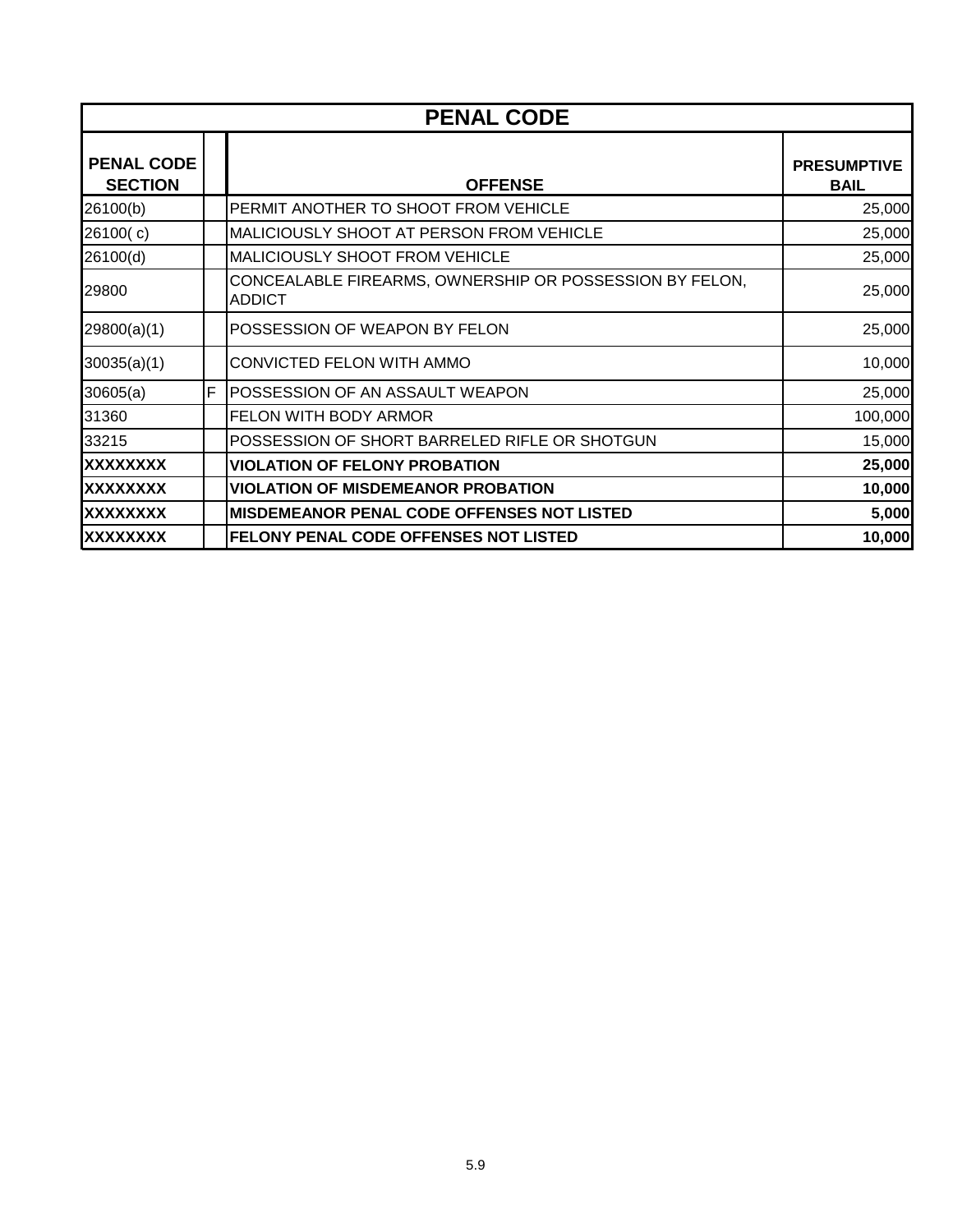### **HEALTH AND SAFETY CODE**

| <b>H&amp;S</b> |                                                                                                                                              | <b>PRESUMPTIVE</b> |
|----------------|----------------------------------------------------------------------------------------------------------------------------------------------|--------------------|
| <b>SECTION</b> | <b>OFFENSE</b>                                                                                                                               | <b>BAIL</b>        |
| 11152,         | CONTROLLED SUBSTANCES, WRITING, DISPENSING                                                                                                   | 10,000             |
| 11153          | <b>PRESCRIPTION</b>                                                                                                                          |                    |
| 11154,         | CONTROLLED SUBSTANCES, PRESCRIBING, ADMINISTERING                                                                                            | 10,000             |
| 11155          | <b>FURNISHING</b><br>CONTROLLED SUBSTANCES, PRESCRIBING ADMINISTERING                                                                        |                    |
| 11156          | <b>FURNISHING TO ADDICT</b>                                                                                                                  | 10,000             |
| 11162.5(a)     | <b>COUNTERFEITING PRESCRIPTION BLANK</b>                                                                                                     | 10,000             |
| 11350          | <b>ILLEGAL POSSESSION OF CERTAIN SPECIFIC OR CLASSIFIED</b><br><b>CONTROLLED SUBSTANCES</b>                                                  | 5,000              |
| 11351          | POSSESSION OR PURCHASE FOR SALE OF CERTAIN SPECIFIC<br>OR CLASSIFIED CONTROLLED SUBSTANCES                                                   | 20,000             |
| 11351.5        | POSSESSION OR PURCHASE FOR SALE OF COCAINE BASE                                                                                              | 25,000             |
| 11352          | ILLEGAL TRANSPORTATION, SALE, FURNISHING OF CERTAIN<br>SPECIFIC OR CLASSIFIED CONTROLLED SUBSTANCES                                          | 25,000             |
| 11353          | PERSON 18 YEARS OR OVER USING MINOR IN SALE,<br>TRANSPORTATION, OR GIVING TO A MINOR CERTAIN SPECIFIC<br>OR CLASSIFIED CONTROLLED SUBSTANCES | 25,000             |
| 11353.5        | ADULT PREPARING TO SELL TO MINOR DRUGS OR<br><b>NARCOTICS</b>                                                                                | 25,000             |
| 11354          | PERSON UNDER 18 YEARS USING MINOR IN SALE,<br>TRANSPORTATION, OR GIVING TO A MINOR CERTAIN SPECIFIC<br>OR CLASSIFIED SUBSTANCES              | 25,000             |
| 11355          | SALE OR FURNISHING SUBSTANCE FALSELY REPRESENTED<br>AS CONTROLLED SUBSTANCE, WITH RESPECT TO CERTAIN<br>SPECIFIC OR CLASSIFIED SUBSTANCES    | 20,000             |
| 11357(a)       | POSSESSION OF CONCENTRATED CANNABIS - FELONY                                                                                                 | 5,000              |
| 11357(b)       | LESS THAN ONE OUNCE (CITABLE)                                                                                                                | 385                |
| 11357(c)       | MORE THAN ONE OUNCE MARIJUANA                                                                                                                | 2,500              |
| 11358          | MARIJUANA: CULTIVATE, PROCESS                                                                                                                | 10,000             |
| 11359          | <b>MARIJUANA: POSSESSION FOR SALE</b>                                                                                                        | 10,000             |
| 11360(a)       | MARIJUANA: TRANSPORTATION, SELL, FURNISHING                                                                                                  | 20,000             |
| 11361          | MARIJUANA: PERSON 18 YEARS OR OVER USING MINOR<br>UNDER 14 IN SALE, TRANSPORTATION, GIVING MINOR                                             | 25,000             |
| 11363          | PEYOTE: CULTIVATE, PROCESSING                                                                                                                | 30,000             |
| 11364          | M POSSESSION NARCOTIC PARAPHERNALIA                                                                                                          | 2,500              |
| 11366          | MAINTAINING PLACE FOR SELLING, GIVING, USING OF<br>CERTAIN SPECIFIC OR CLASSIFIED CONTROLLED SUBSTANCE                                       | 15,000             |
| 11366.5(b)     | ALLOWING LOCATION TO BE FORTIFIED FOR SALE                                                                                                   | 20,000             |
| 11366.6        | USING FORTIFIED LOCATION FOR SALE                                                                                                            | 25,000             |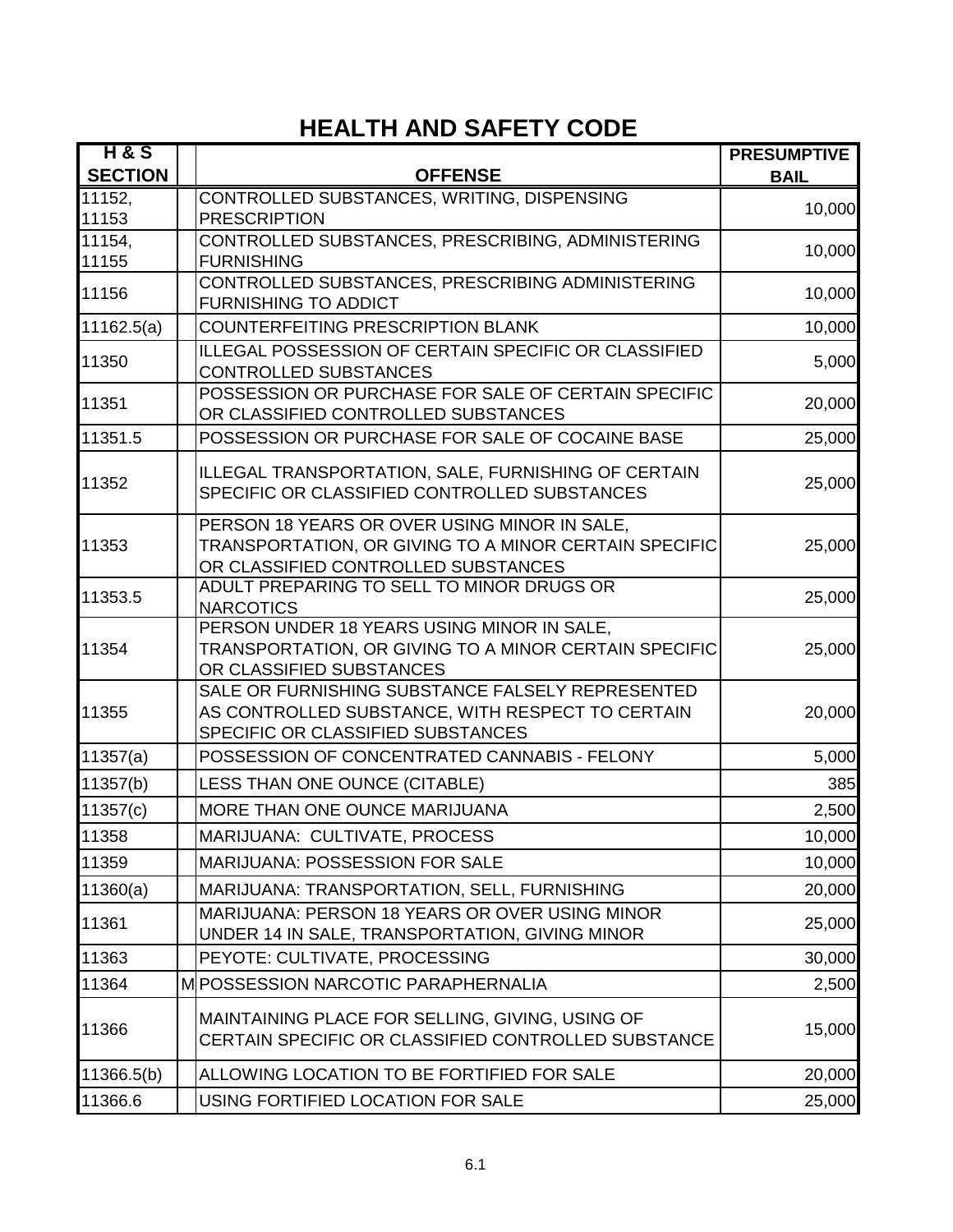### **HEALTH AND SAFETY CODE**

| <b>H&amp;S</b><br><b>SECTION</b> | <b>OFFENSE</b>                                                              | <b>PRESUMPTIVE</b><br><b>BAIL</b> |
|----------------------------------|-----------------------------------------------------------------------------|-----------------------------------|
| 11366.7                          | SELL SUBSTANCE FOR USE IN MANUFACTURE                                       | 5,000                             |
| 11368                            | NARCOTIC DRUG: FORGING, ALTERING PRESCRIPTION                               | 20,000                            |
| 11370.1                          | POSSESS CONTROLLED SUBSTANCE WHILE ARMED                                    | 20,000                            |
| 11377                            | POSSESSION OF CONTROLLED SUBSTANCES                                         | 5,000                             |
| 11378                            | POSSESSION OF CONTROLLED SUBSTANCES FOR SALE                                | 20,000                            |
| 11378.5                          | POSSESSION OR PURCHASE FOR SALE OF PCP                                      | 25,000                            |
| 11379                            | TRANSPORTATION SALE OF CONTROLLED SUBSTANCES                                | 25,000                            |
| 11379.5                          | <b>SALE OF PCP</b>                                                          | 25,000                            |
| 11379.6(a)                       | MANUFACTURE OF ANY CONTROLLED SUBSTANCE                                     | 50,000                            |
| 11379.6(c)                       | OFFER TO MANUFACTURE                                                        | 50,000                            |
| 11380                            | SOLICITING MINOR RE CONTROLLED SUBSTANCES                                   | 25,000                            |
| 11383                            | POSSESSION OF PRECURSORS WITH INTENT TO<br>MANUFACTURE METHAMPHETAMINE, PCP | 50,000                            |
| 11550                            | MUNDER THE INFLUENCE OF CONTROLLED SUBSTANCE                                | 5,000                             |
|                                  | <b>DEFAULT BAILS</b>                                                        |                                   |
|                                  |                                                                             |                                   |
|                                  | MISDEMEANOR HEALTH AND SAFETY CODE OFFENSES NOT<br><b>LISTED</b>            | 5,000                             |
|                                  | FELONY HEALTH AND SAFETY CODE OFFENSES NOT LISTED                           | 10,000                            |
|                                  | <b>ENHANCEMENTS</b>                                                         |                                   |
|                                  |                                                                             |                                   |
| 11356.5                          | <b>INDUCE OTHERS TO COMMIT NARCOTICS OFFENSES</b>                           | add 20,000                        |
| 11370.2                          | ADDITIONAL PUNISHMENT FOR PRIOR OFFENSES                                    | add 20,000                        |
| 11370.4                          | ADDITIONAL PUNISHMENT FOR LARGE QUANTITIES                                  |                                   |
|                                  | (a)(1) more than one kilogram                                               | add 20,000                        |
|                                  | (a)(2) more than four kilograms                                             | add 50,000                        |
|                                  | (a)(3) more than ten kilograms                                              | add 100,000                       |
|                                  | (a)(4) more than 20 kilograms                                               | add 500,000                       |
|                                  | (a)(5) more than 40 kilograms                                               | add 1,000,000                     |
|                                  | (a)(6) more than 80 kilograms                                               | add 2,000,000                     |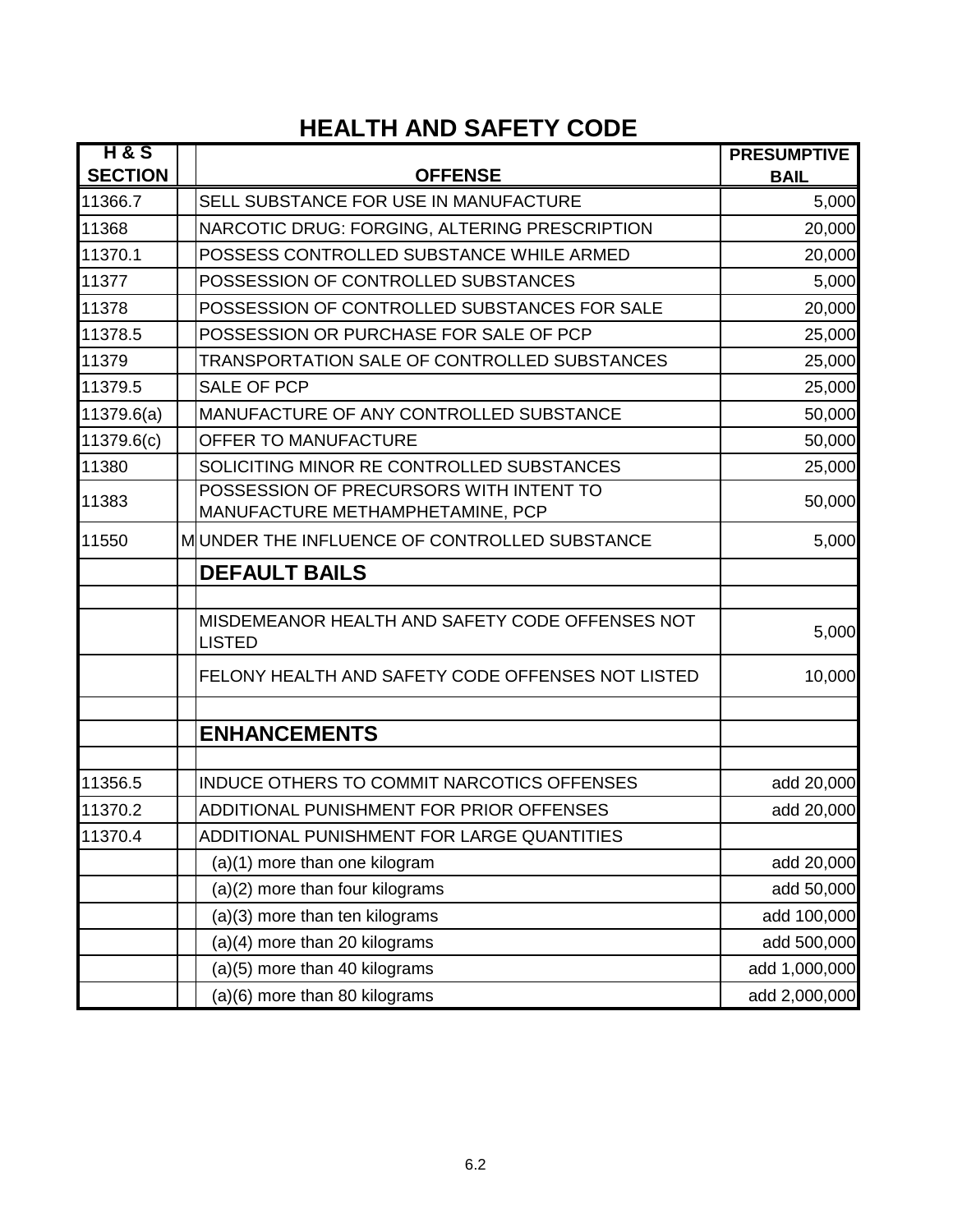# **VEHICLE CODE**

| <b>VEHICLE CODE</b><br><b>SECTION</b> |    | <b>OFFENSE</b>                                                                                                | <b>PRESUMPTIVE</b><br><b>BAIL</b> |
|---------------------------------------|----|---------------------------------------------------------------------------------------------------------------|-----------------------------------|
| 20                                    | М  | <b>FALSE NAME OR STATEMENT</b>                                                                                | 1,500                             |
| 31                                    | M  | <b>FALSE INFORMATION TO POLICE OFFICER</b>                                                                    | 1,500                             |
| 2800.1                                | M  | <b>FLEE PEACE OFFICER</b>                                                                                     | 10,000                            |
| 2800.2                                |    | ATTEMPTING TO EVADE PEACE OFFICER WHILE<br><b>DRIVING RECKLESSLY</b>                                          | 25,000                            |
| 2800.3                                |    | WILLFUL FLIGHT CAUSING DEATH                                                                                  | 500,000                           |
| 4463                                  |    | OWNERSHIP CERTIFICATE, LICENSE FORGERY                                                                        | 10,000                            |
| 10801                                 |    | OWNING OR OPERATING A CHOP SHOP                                                                               | 50,000                            |
| 10851(a)                              |    | DRIVING CAR WITHOUT CONSENT                                                                                   | 10,000                            |
| 10851(b), (e)                         |    | DRIVING CAR WITHOUT CONSENT specified<br>vehicles, 666.5 prior                                                | 25,000                            |
| 10852                                 | M  | <b>TAMPER WITH VEHICLE</b>                                                                                    | 1,500                             |
| 12500                                 | M  | <b>DRIVING WITHOUT A LICENSE</b>                                                                              | 1,500                             |
| 14601.1                               | M  | DRIVING ON SUSPENDED LICENSE                                                                                  | 2,500                             |
| 20001                                 | F  | HIT AND RUN: PERSONAL INJURY                                                                                  | 20,000                            |
| 20001(b)(1)                           | F  | HIT AND RUN WITH PERSONAL INJURY                                                                              | 20,000                            |
| 20001(b)(2)                           | F  | HIT AND RUN WITH SERIOUS INJURY OR DEATH                                                                      | 25,000                            |
| 20001(b)(1)                           | M  | HIT AND RUN WITH PERSONAL INJURY IF FILED AS<br>A MISDEMEANOR                                                 | 10,000                            |
| 20002                                 | Μ  | HIT AND RUN (NO INJURY)                                                                                       | 5,000                             |
| 23103                                 | M  | <b>RECKLESS DRIVING</b>                                                                                       | 2,500                             |
| 23104                                 | M  | <b>RECKLESS DRIVING CAUSING INJURY</b>                                                                        | 5,000                             |
| 23109                                 | M  | SPEED CONTEST OR EXHIBITION                                                                                   | 2,500                             |
| 23152                                 | M  | DRIVING UNDER THE INFLUENCE OF ALCOHOL OR<br><b>DRUGS</b>                                                     | 5,000                             |
|                                       |    | With one prior conviction                                                                                     | 10,000                            |
|                                       |    | With two prior convictions                                                                                    | 20,000                            |
| 23153                                 |    | DRIVING UNDER THE INFLUENCE OF ALCOHOL OR<br><b>DRUGS: BODILY INJURY</b>                                      | 20,000                            |
|                                       | M  | If filed as a misdemeanor                                                                                     | 10,000                            |
| 23550                                 |    | DRIVING UNDER THE INFLUENCE THREE PRIORS                                                                      | 50,000                            |
| 23550.5                               | F. | DRIVING UNDER THE INFLUENCE WITH A PRIOR<br><b>FELONY CONVICTION OF DRIVING UNDER THE</b><br><b>INFLUENCE</b> | 50,000                            |
|                                       | M  | MISDEMEANOR VEHICLE CODE OFFENSES NOT<br><b>LISTED</b>                                                        | 5,000                             |
|                                       |    | FELONY VEHICLE CODE OFFENSES NOT LISTED                                                                       | 10,000                            |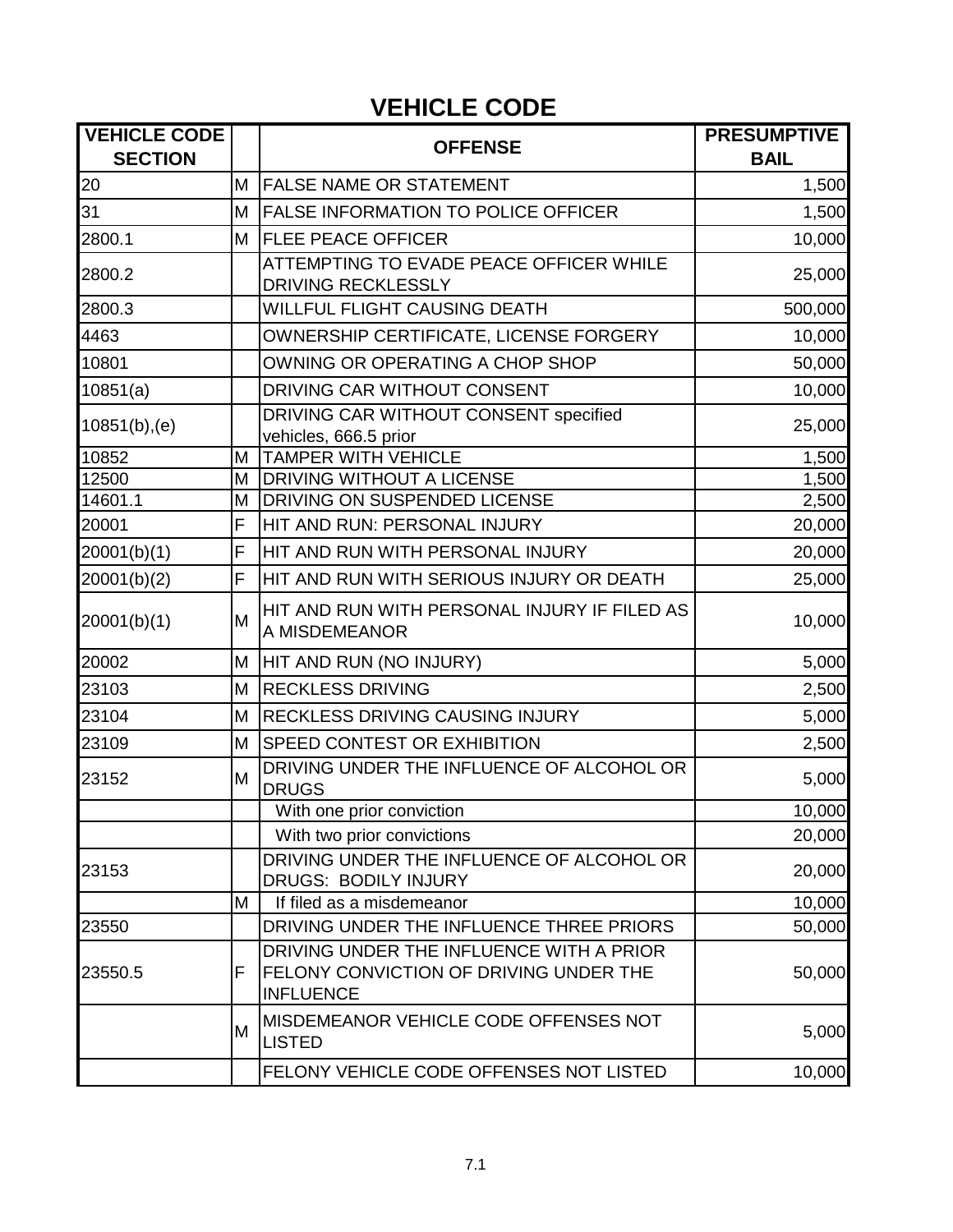| 23558    | BODILY INJURY OR DEATH TO VICTIM (\$5,000 for<br>each additional victim) | 5,000  |
|----------|--------------------------------------------------------------------------|--------|
| 40508(a) | $\overline{A}$                                                           | 10,000 |